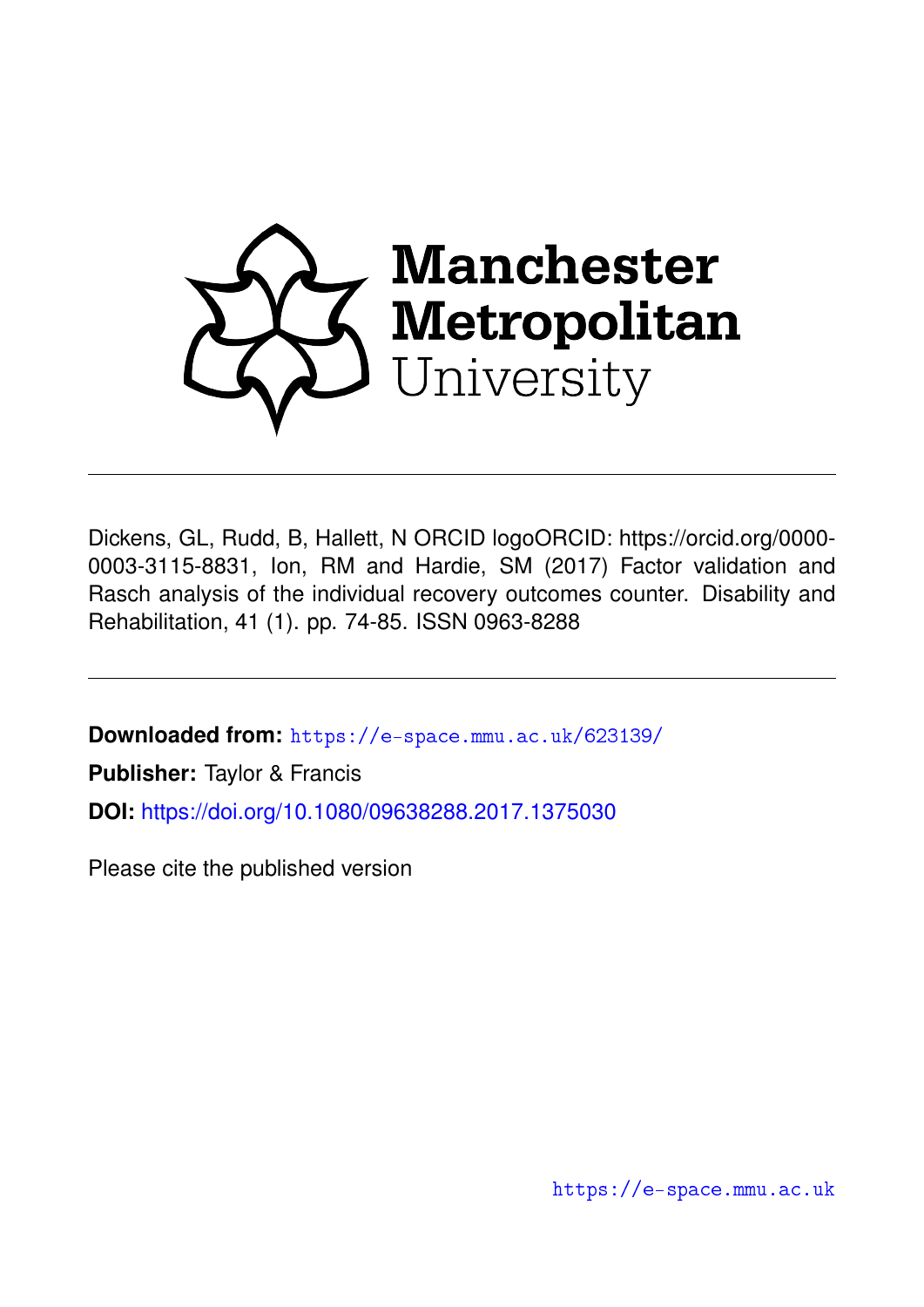# **Factor validation and Rasch analysis of the Individual Recovery Outcomes Counter**

Running head: Measuring individual mental health recovery

Article category: Original article

Geoffrey L. Dickens<sup>1</sup> Bridey Rudd<sup>1,2</sup> Nutmeg N. Hallett<sup>3</sup> Robin M. Ion<sup>1</sup> Scott M. Hardie<sup>1</sup> <sup>1</sup>Division of Mental Health Nursing and Counselling, Abertay University, Dundee, United Kingdom

<sup>2</sup>Penumbra, Edinburgh, United Kingdom

<sup>3</sup>School of Health, University of Northampton, Northampton, United Kingdom

Correspondence: Geoffrey L. Dickens, School of Social and Health Sciences, Abertay University, Bell Street, Dundee, DD1 1HG. United Kingdom (T: +44 1382 308257; E: g.dickens@abertay.ac.uk;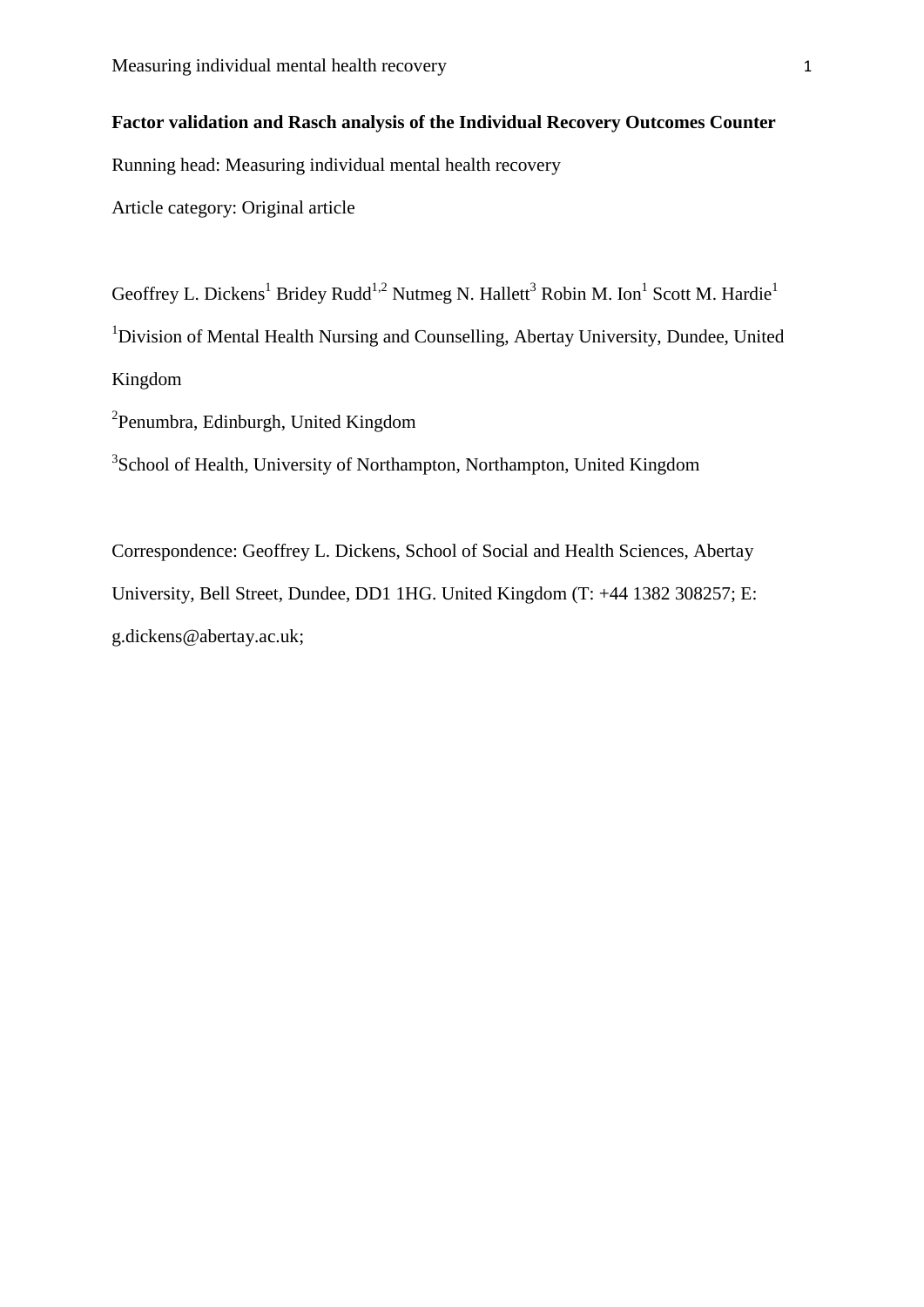#### **Abstract**

*Objective:* The Individual Recovery Outcomes Counter is a 12-item personal recovery selfassessment tool for adults with mental health problems. Although widely used across Scotland, limited research into its psychometric properties has been conducted. We tested its' measurement properties to ascertain the suitability of the tool for continued use in its present form. *Materials and methods:* Anonymised data from the assessments of 1,743 adults using mental health services in Scotland were subject to tests based on principles of Rasch measurement theory, principal components analysis and confirmatory factor analysis. *Results:* Rasch analysis revealed that the 6-point response structure of the Individual Recovery Outcomes Counter was problematic. Re-scoring on a 4-point scale revealed wellordered items that measure a single, recovery-related construct, and has acceptable fit statistics. Confirmatory factor analysis supported this. Scale items covered around 75% of the recovery continuum; those individuals least far along the continuum were least well addressed. *Conclusions:* A modified tool worked well for many, but not all, service users. The study suggests specific developments are required if the Individual Recovery Outcomes Counter is to maximise its' utility for service users and provide meaningful data for service providers.

*Keywords:* Mental health, recovery, factor analysis, Rasch measurement theory, validity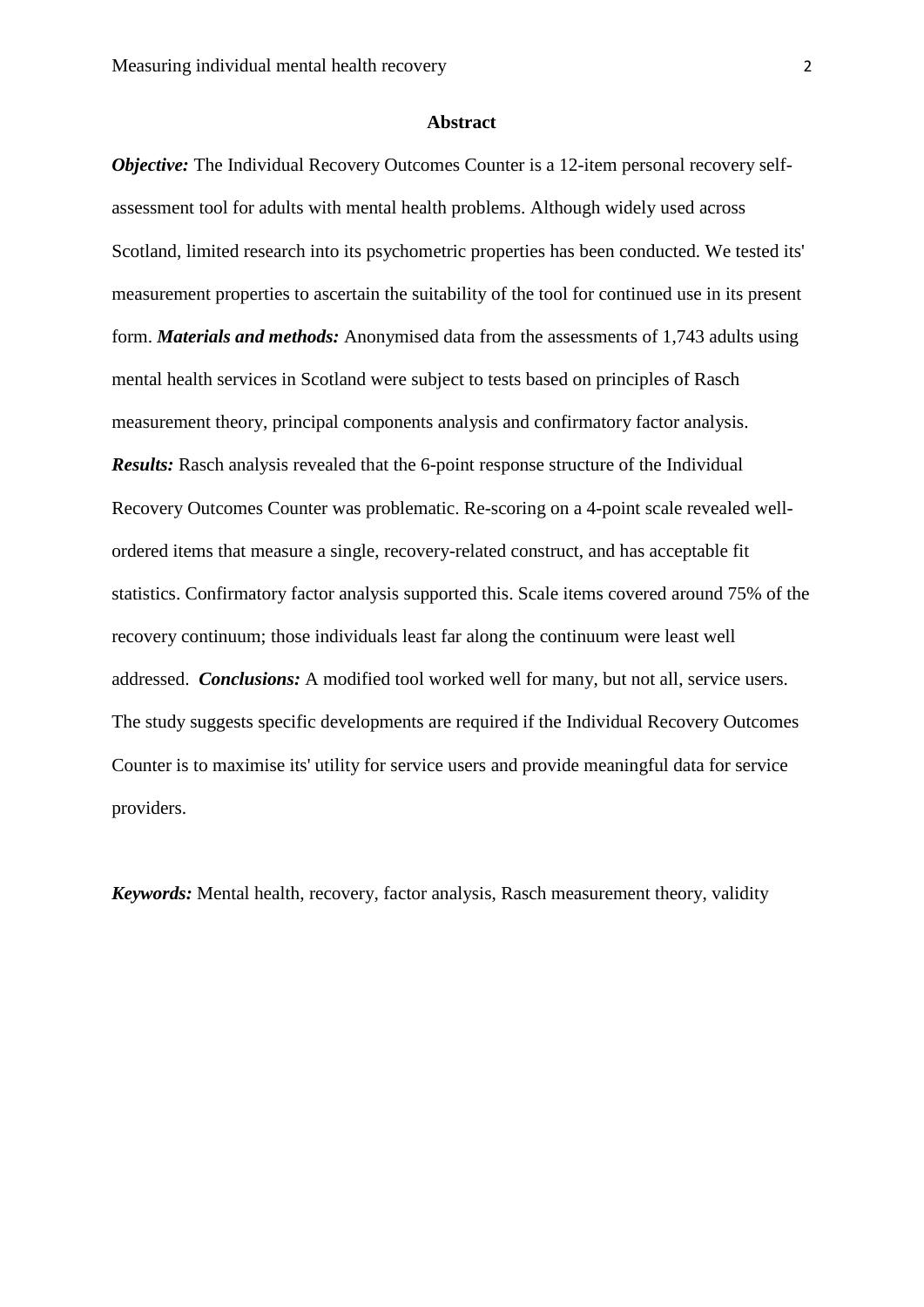#### **Introduction**

Recovery, the concept that people can successfully negotiate periods of mental distress or diagnosed mental disorder to lead rich and fulfilling lives, is one of the key drivers of contemporary mental health policy [1,2]. The core recovery construct relates to goals that focus on development of personal meaning rather than on symptom eradication or cure, and it is often conceptualised as a personal and social journey [3,4,5]. Specific elements that have been reported as relevant and important include support from others, finding hope, engaging in meaningful activities, incorporating difficulties with illness or disability, overcoming stigma, taking control, managing mental health symptoms, empowerment, and citizenship [6- 8]. The extent to which recovery has become mainstream since the publication of Anthony's [9] seminal paper is evidenced by its embedding in national strategy documents [10,11], and in the presence of multiple literature reviews published in international journals [7,8,12-15].

The growing traction of recovery-informed approaches to service provision has been aided by, and has itself fuelled demand for, the development of instruments that can quantify service user progress towards the goal of personal recovery. However, the psychometric properties of individual measures is variable, and there is little consensus about which are the strongest [16,17]. There is a need to further test existing measures of recovery using rigorous techniques in order to provide evidence for their continued use, or information about how they can be improved.

The Individual Recovery Outcomes Counter (I.ROC), has been developed and implemented by the Scottish mental health charity Penumbra [18]. The 12-item tool is predicated on four hypothetical or notional domains, each comprising three items (see Figure 1). The acronym HOPE is used to capture description of the four domains (Home, Opportunity, People, Empowerment). The tool was developed to i) measure service user outcomes following a period of service contact in order to demonstrate effectiveness; ii)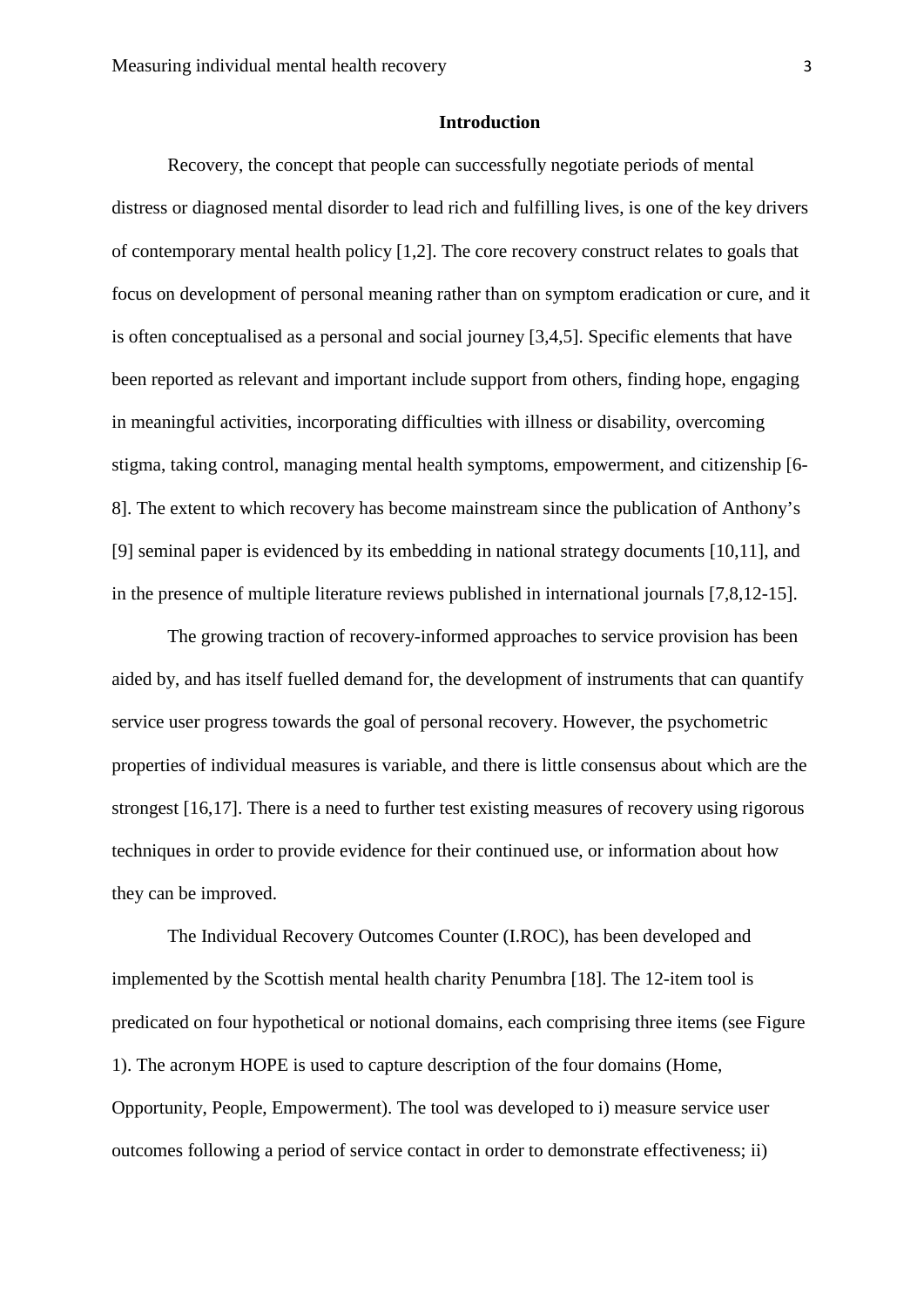allow the client or service user to self-monitor progress throughout the service contact; and iii) facilitate therapeutic conversation between service users and support staff by signposting areas key to personal recovery.

Despite its widespread use in Scotland, it is important to clarify that development of the Individual Recovery Outcomes Counter was conducted through extensive consultation with service users and providers rather than via a formal or traditional process of psychometric test development; as a result, the four domains described are notional rather than empirical constructs. The actual empirical research into the psychometric properties of the tool has thus far been limited to a validation study using data collected in its first year of use among *N*=171 adults [11,18]. Principal components analysis [11] revealed a two factor structure (eight *intrapersonal self-reflection/change items* and four *interpersonal outward/forward looking* items) rather than a replication of the notional four domains. There are now considerably more data available, supported by more robust training, data collection methods, and quality control measures, to further assess the tool's properties using two statistical techniques which, primarily due to sample size, could not be conducted previously: Rasch analysis and confirmatory factor analysis.

Traditionally, the testing of the psychometric properties of rating scales in mental health practice has been based on classical test theory [19]. One of the limitations of classical test theory is that, because tests reflect both the ability of the person taking the test (personability) and the difficulty of the test (item difficulty), the information generated is sample specific and cannot readily be used to compare scores across groups or individuals. However, scales based on item response theory, most notably Rasch measurement approaches, are increasingly utilised in test development and validation having previously been relatively neglected due to the larger sample sizes needed compared with tests based on classical test theory [20]. A Rasch model defines how a set of items should perform to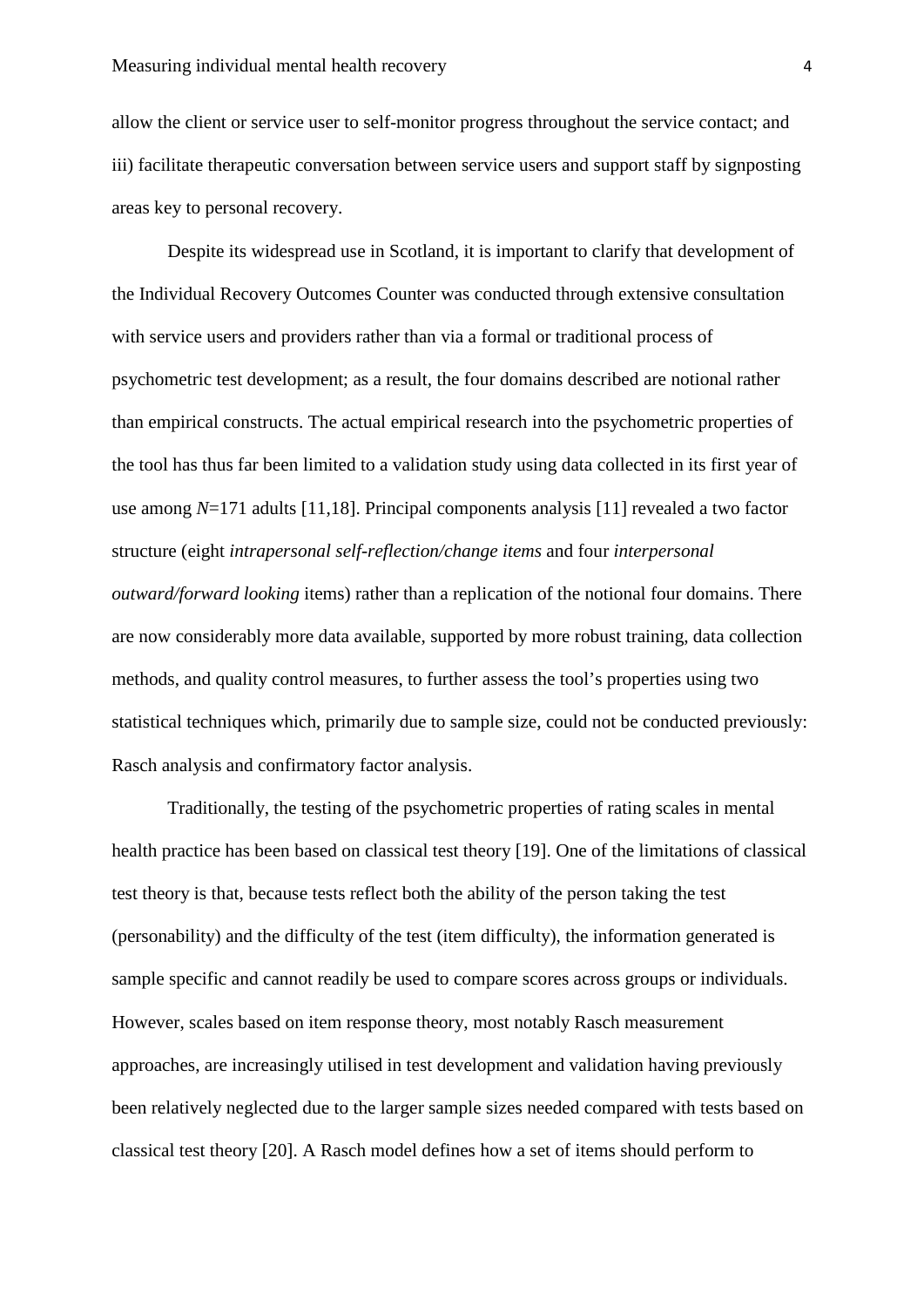generate reliable and valid measurements. Rasch analysis is used to quantify the extent to which rating scale data (in this case the service user ratings on tool items) fit with predictions of those ratings from the Rasch model [21]. Close fit between the predicted and actual scores indicates valid measurement [22], and thus Rasch analysis can provide detailed diagnostic information about how a scale can be improved, for example through identification of items that fail to fit the Rasch model, and score interpretation [21]. Further, it reveals important information about a tool's ability to test the full range of a single latent trait, in this case 'personal recovery', within the context of use, in this case, people who use the services in which the Individual Recovery Outcomes Counter has been implemented. The underlying assumption of Rasch analysis, therefore, is that the scale under investigation is unidimensional. Further, this assumption is tested during Rasch analysis. Any indication that the scale violates unidimensionality can be resolved by further testing items that appear to comprise separate underlying latent traits as separate unidimensional scales.

In addition to the Rasch analysis, confirmatory factor analysis is also warranted. The previous study of the Individual Recovery Outcomes Counter [23] used principal components analysis, an exploratory procedure, to identify factor structure: i.e. latent variables comprising subgroups of individual items. However, the hypothesis-testing confirmatory procedure may be more appropriate the tool is predicated on a notional four domain structure resulting from considerable user-involvement whose validity as an empirical entity this approach could confirm or refute. It may seem counterintuitive to simultaneously use both factor analysis to explore the potential multidimensionality of the scale and Rasch that assumes that the same scale is univariate. However, we have followed advice that where there is a lack of certainty about the structure of the items under study, and where dimensionality needs to be examined alongside evidence of local dependence, confirmatory factor analysis alone is insufficient, and its use in combination with Rasch is warranted [24,25,26]. More rigorous validation of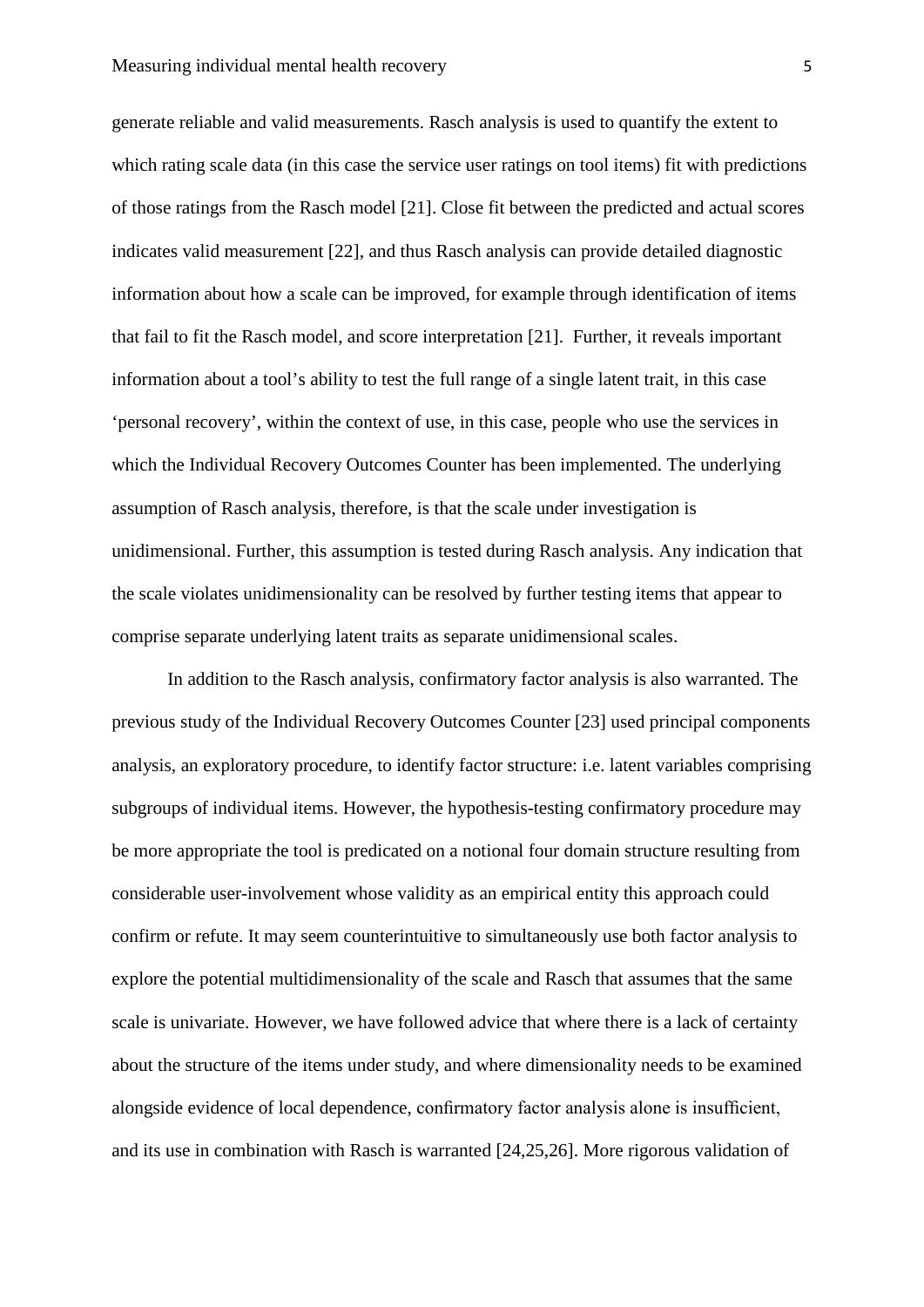the notional four domain structure would allow researchers, practitioners, and service providers to have added confidence in self-assessment data such that results for particular factors, rather than single items, could be interpreted to signify needs for specific targeting.

The aims of the current study therefore were i) to test the extent to which the Individual Recovery Outcomes Counter measures one or more latent recovery-related variables; ii) to provide information about the validity of individual tool items and determine whether and how the the tool might be improved to better measure recovery; iii) to determine whether the notional four domain model is empirically supported.

### **Materials and Methods**

## **Participants**

The study forms part of a larger project examining the development and use of the Individual Recovery Outcomes Counter and involves secondary analysis of an existing but previously unexamined cross-sectional dataset of self-assessment questionnaires completed by clients/ users of mental health and related services in Scotland. All aspects of the study were reviewed and approved by the Abertay University Research Ethics Committee. Eligible participants were adults over 18 years of age who used third sector community mental health services in Scotland, and completed at least one assessment, between January 2012 and October 2014. Sample size was essentially arbitrary and used all data meeting inclusion criteria at the date of collection; however, the final sample exceeded the most conservative guidelines on required absolute sample size [27] and subject-to-variable ratio [28] for use in confirmatory factor analysis. Participants were receiving services from one of 35 projects (*Mdn* participants per service=10, range 1-268) at the time of assessment. Projects included supported living services  $(k=9)$ ; self-harm services  $(k=5)$ ; homeless services and youth projects (both *k*=2). Characteristics of study participants are presented in Table 1. *>>Insert Table 1 about here<<*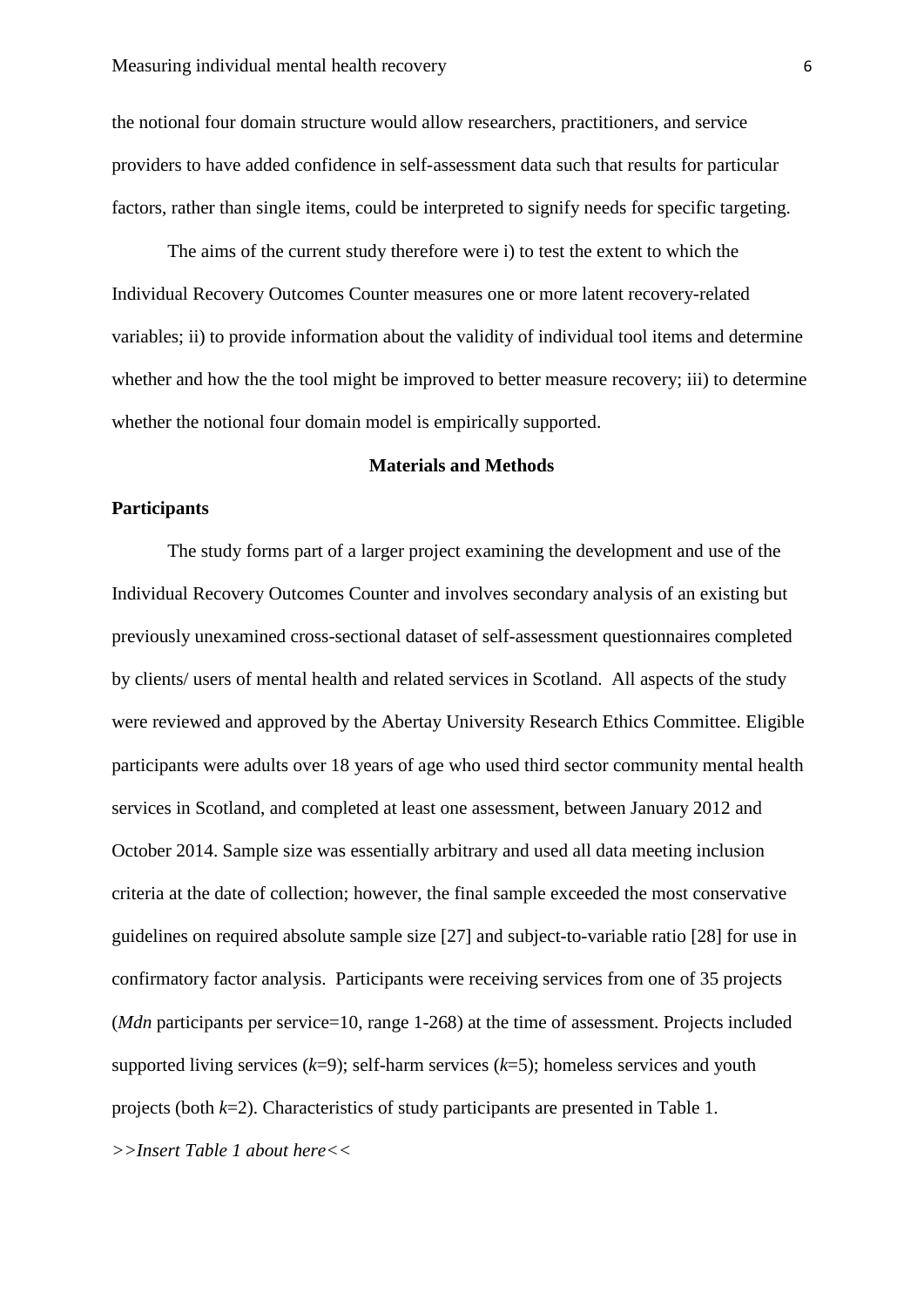## **Procedure**

Anonymised baseline Individual Recovery Outcomes Counter self-assessment and demographic data held on the computerised database were retrieved on  $17<sup>th</sup>$  November 2014. Scores were cleansed manually to remove duplicate or incomplete iterations.

## **Measure**

The Individual Recovery Outcomes Counter was developed by Penumbra, a Scotlandbased mental health charity operating in the third/voluntary sector as a mental health service provider. The tool aims to establish, and subsequently track, an individual's level of personal recovery across four notional domains (*Home, Opportunity, People, Empowerment*). Each domain comprises three items, each described using text (descriptions, related terms) and graphical prompts, an issue important to personal recovery as identified during its extensive development (see Figure 1). For each item, the service user is requested to respond on an ordinal 6-point unipolar scale ( $1 = never$ ;  $2 = almost never$ ;  $3 = sometimes$ ;  $4 = often$ ;  $5 =$ *most of the time*;  $6 = all$  *of the time*) with a higher score intended to represent a greater level of personal recovery. Each rating is intended to refer to the past 3-month period. Scores can be plotted on a radar chart that facilitates visualisation of change over time (see Figure 1). In a preliminary validation study [23], the tool had good internal consistency  $(a=86)$ , correlated significantly with the Recovery Scale [29], an established measure of recovery [30], and one of mental health outcome (BASIS-32 [31,32]). Additionally, it was favoured over either of these measures by service users as a personal recovery outcomes measure. The tool has adequate readability (Flesch-Kincaid score 6.2, unpublished data). Previous analysis of a sample of  $N=171$  adults revealed that the tool comprised two factors accounting for 51.8% of total variance in scores: an intrapersonal factor largely relating to the individual's inner life (*mental health*, *life skills*, *safety and comfort*, *physical health*, *personal network*, *valuing myself*, *participation and control*, and *self-management*); and an interpersonal factor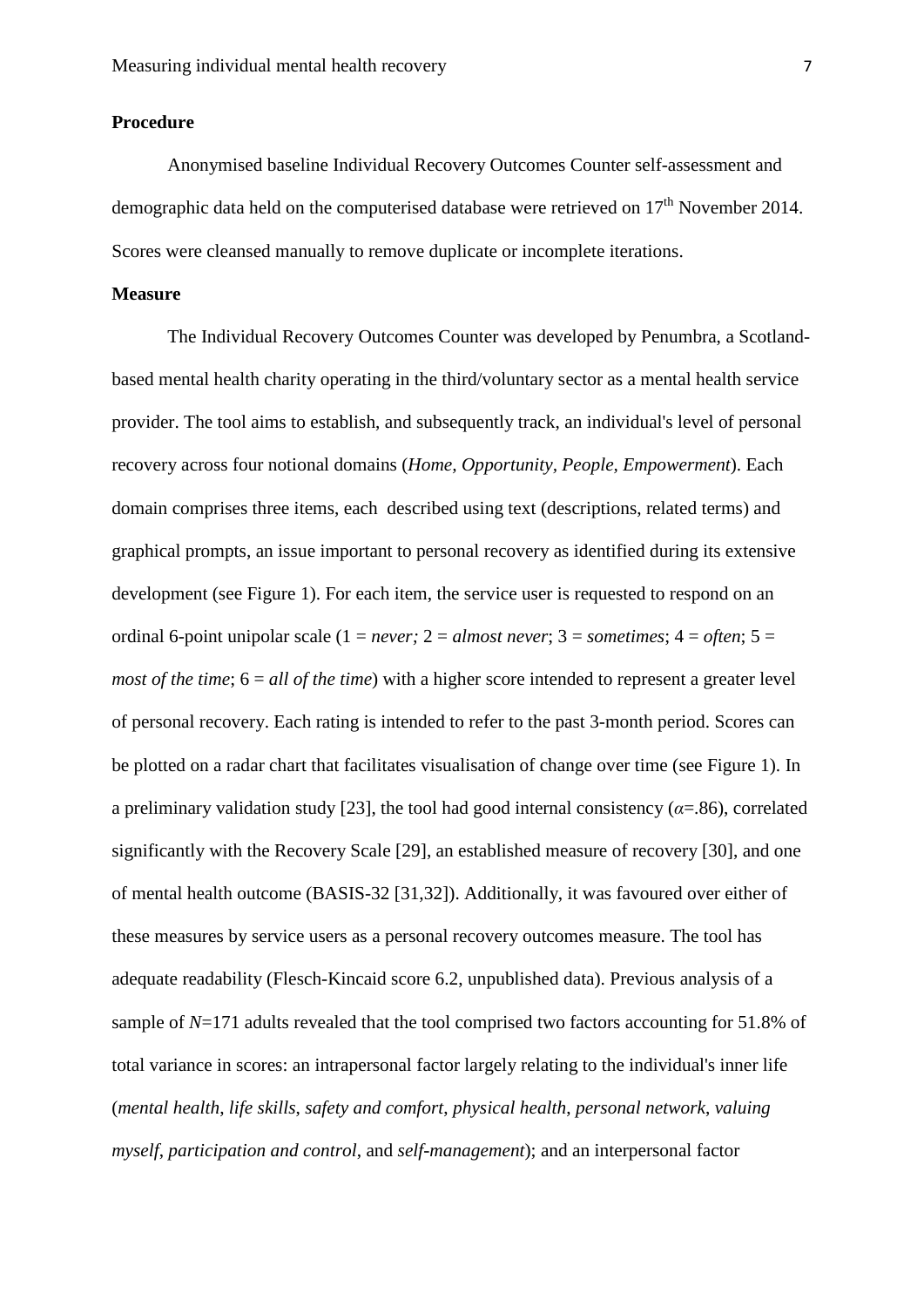comprising four items (*exercise and activity*, *purpose and direction*, *social network*, *hope for the future*) relating to the individual's ability to participate socially, and play a meaningful part both in their own lives and in the wider community [18]. Thus, the notional four domains measured by the tool were not reflected by the results of this prior analysis.

*>>Insert Figure 1 about here<<*

Training is provided to support workers employed by Penumbra (including author 2) and is mandatory for all those using the tool in practice; further training addresses 'Recovery in Practice', 'Coaching for HOPE', 'Planning for HOPE', and 'Motivational Interviewing'. In practice, the support worker introduces the individual service user to the Individual Recovery Outcomes Counter, and completes a baseline assessment with them during the first four scheduled support sessions. Assessment is then repeated quarterly to support individual work and track change. The assessment questions facilitate an outcomes-focused conversation during which service users can acknowledge progress and identify priorities. Ratings and notes reflecting the conversation are manually entered by the practitioner into a secure online database managed by Penumbra. In addition, information about age, gender, ethnicity, employment status, source of referral, length in service, and reason for leaving service are collected.

The Individual Recovery Outcomes Counter has been used across Penumbra's community based services and within a further 16 third sector organisations since 2012. While it is used most commonly within mental health focused community settings, it is also used within services focusing on related issues including homelessness and substance misuse.

## **Tests of data quality, distribution, stability, scaling assumptions, reliability, and validity**

Data were examined for data quality (percent missing data for each item in excluded data) and for normality of distribution; Hair et al. [28] suggest that data distribution is considered normal if skewness is between ‐2 and +2 and kurtosis is between ‐7 and +7. Bond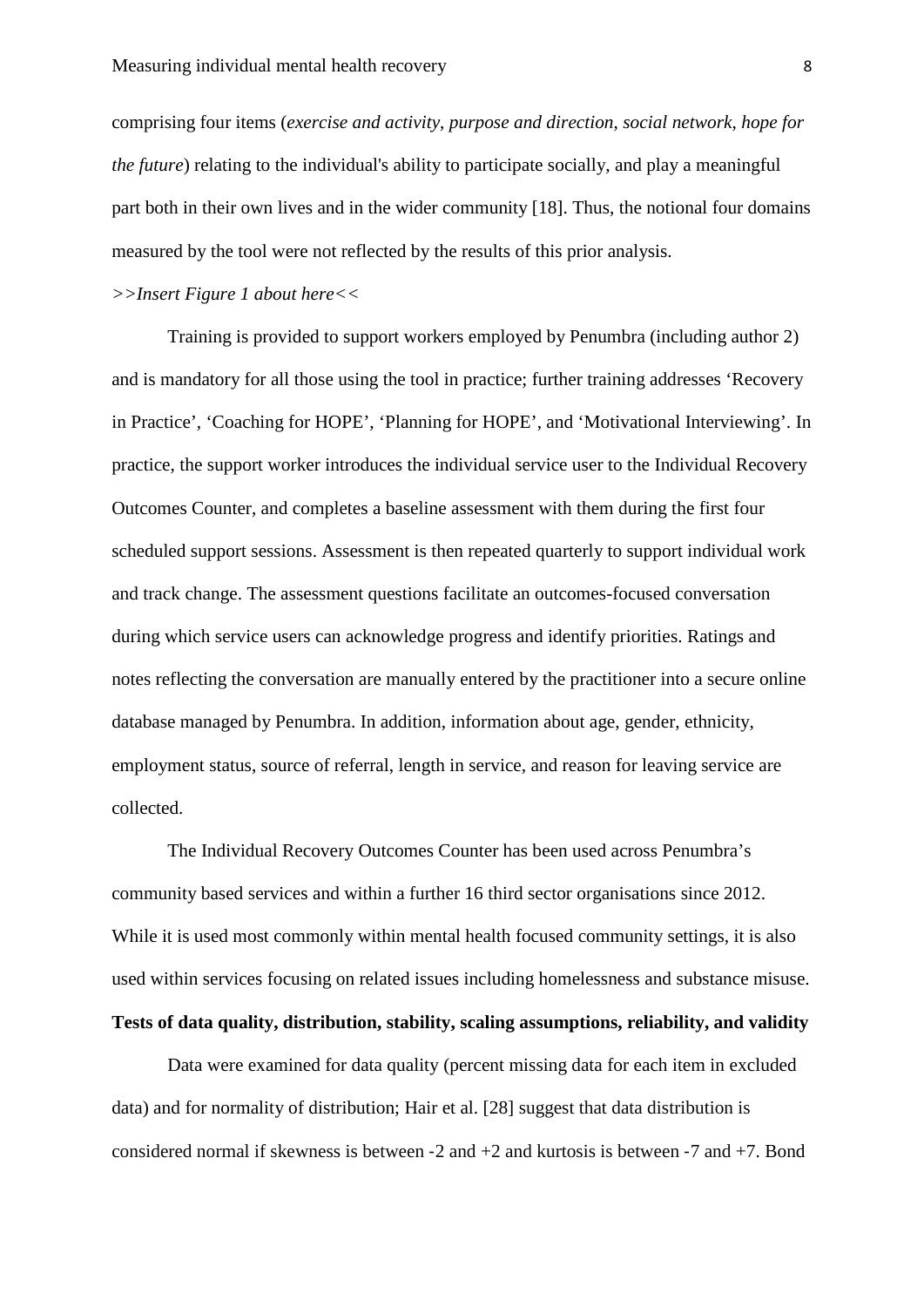and Fox [33] suggest that a minimum of 10 responses per scoring category is required to determine an estimation of stable threshold values. Descriptive and correlational analyses were conducted to evaluate scaling assumptions (e.g., similar item mean scores and variances, scores which span the entire measurement continuum, and the magnitude and similarity of corrected item-total correlations). Further analysis was conducted of reliability and validity, scale-to-sample targeting (score means and standard deviation [*SDs*]; floor and ceiling effects), and internal consistency (Cronbach's alpha). Test-retest reliability was measured on a separate sample of  $n=70$  staff and students from Abertay University (*M* age = 26.4 years, *SD*=10.7 years, range 18 to 65 years; 73.1% female) who completed the tool twice with an interval of one week. Intraclass correlation coefficients (*r*) were calculated for items and total scores using 2-way mixed models to test the hypothesis that ratings remained stable over the brief interval. A value between 0.75 and 1.00 = *excellent*; 0.60 to 0.74 = *good*; 0.40 to  $0.59 = \text{fair}$ ; and  $< 0.40 = \text{poor}$  [34].

## **Rasch Measurement Testing of the Individual Recovery Outcomes Counter**

Rasch measurement methods were employed to better establish whether the tool captures the full range of the construct of personal recovery in the context of community mental health service use. The Rasch model conceptualizes the measurement scale of a construct as a ruler; a scale that defines the full range of a construct along its whole continuum will comprise scores ranging from  $\pm 4$  logits (equivalent to  $\pm 4$  standard deviations). Both test items and test-takers (i.e., service users) can be located along the scale from left to right in terms of their difficulty (less to more) and ability (less to more) respectively (see Figure 2). The Rasch model expresses the likelihood that an item that represents a given level of the construct of interest will correspond with the perceived level of that construct in people with a given level of the construct as a logistic function of the difference between item difficulty and person ability [35].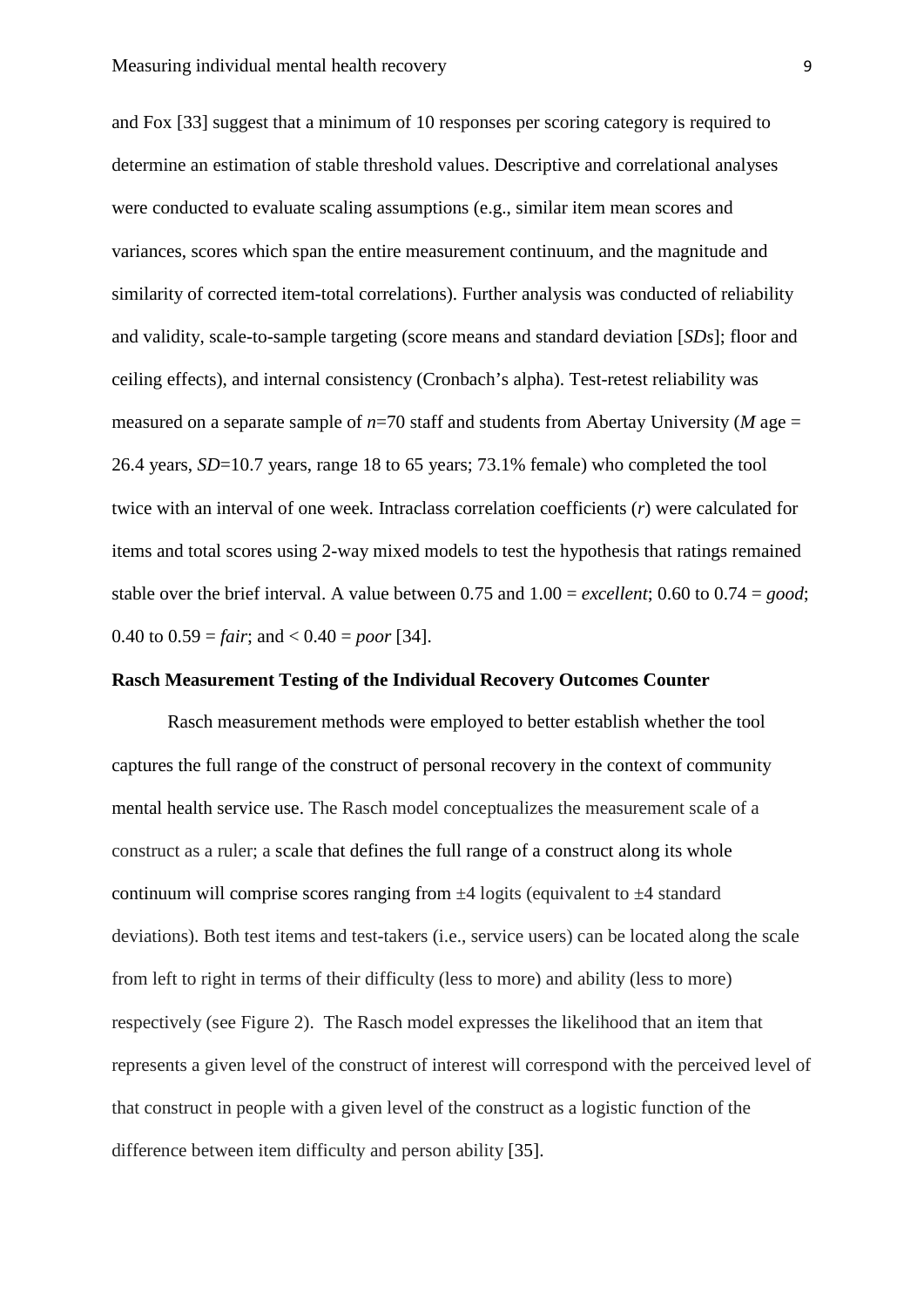Rasch measurement provides a choice of two models of parameterization for nondichotomous data. The rating scale model specifies that a set of items share the same rating scale structure [36] while the partial credit model specifies that each item has its own rating scale structure [37]. Model selection requires consideration of whether the thresholds of the rating scale are known in advance of data collection (not in the case of the Individual Recovery Outcomes Counter), a condition which supports use of the partial credit model [37]. Further, previous research, into recovery-related constructs using secondary data [38- 41] have found the amount of partial correctness to vary across items, again supporting use of the partial credit model. We therefore used this model to guide us in establishing whether five important indicators of rigorous measurement were met: fit, targeting, dependency, multidimensionality, and reliability.

**Fit.** To measure the extent to which items in the Individual Recovery Outcomes Counter work together to capture the individuals' level of personal recovery we tested the performance of each item by visually inspecting for a monotonic ordering of mean item ability, item thresholds, and of the item characteristics curves. Further, to measure the item fit to the Rasch model, the unweighted mean square outfit statistic and the weighted mean square infit statistic were calculated. The outfit statistic is sensitive to unexpected observations by person or item, while infit is sensitive to unexpected patterns where residuals are close to estimated person abilities [42]. Expected values are close to 1.0 with greater values indicating underfit between the items and the model, and lower values indicating overfit (i.e., that the data predict the model too well) and hence item redundancy. Scale validity is more greatly affected by underfit than overfit. Mean square of 0.6–1.4 represents the ideal range [43] items with a value >2.0 are likely to distort or degrade the scale causing inaccurate measurement, while those of  $1.4 - 2.0$  or  $\lt 0.5$  are potentially unproductive for the measurement but not degrading [44]. Finally, we inspected the indices of person and item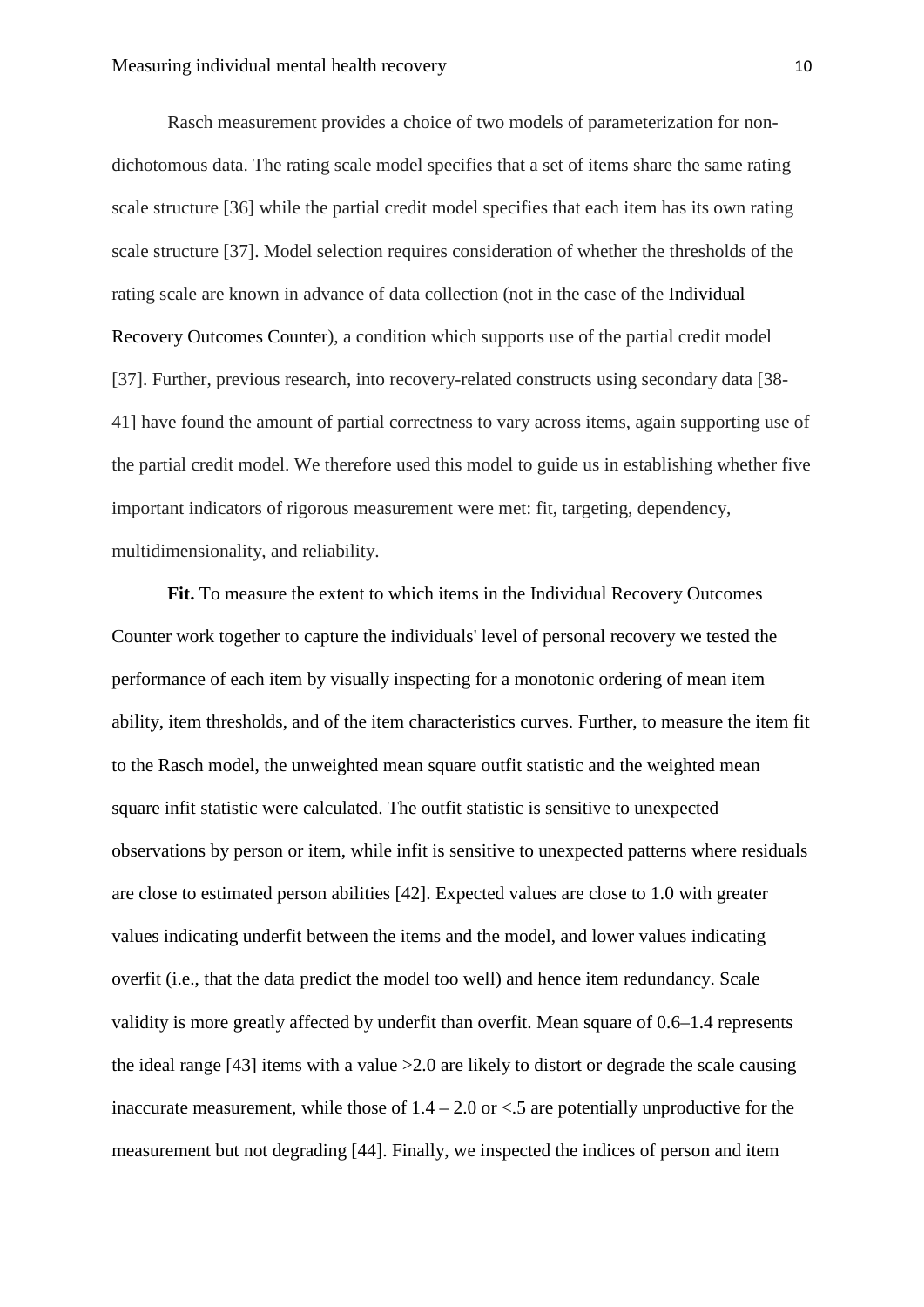reliability and separation which are used to classify people. Low person separation  $(< 2$ ) or person reliability  $< 0.8$ ) implies that the instrument may be insufficiently sensitive to distinguish between high and low performers and hence more items may be needed. Item separation and reliability are used to verify the item hierarchy. Low item separation (<3) or item reliability  $(< 0.9$ ) implies that the person sample is insufficiently large to confirm the item difficulty hierarchy of the instrument; this is equivalent to a measure of construct validity. In the event of inadequate fit then collapsing of categories is recommended [33].

**Targeting.** We examined how people and items were distributed along the proposed latent personal recovery continuum, and whether the 12 items covered the full range of the continuum and targeted the sample under investigation. This allowed us to gauge the calibration of the instrument to the population by comparing graphically how closely the amount of personal recovery orientation displayed by the respondents was adequately measured by the items on the scale [45]. We also flagged items in similar locations as in need of further investigation because of their potential redundancy.

**Dimensionality.** Principal component analysis of the residuals is used in Rasch measurement theory to test its underlying assumption that all of the data can be explained by the latent measures (in this instance personal recovery). This differs from the principal components analysis used in classical test theory which is a correlational model that aims to identify factors *within* a scale; principal component analysis of the residuals is a hierarchical implication model where positive responses to difficult items imply positive responses to easy items, but not vice versa [46]. The Rasch model focuses on the unexplained part of the data, the residuals, by extracting the common factor that explains the most residual variance. Following standardisation of each residual, the noise should, if there is no meaningful structure to the residuals and the scale is most likely unidimensional, follow a random normal distribution. Identification of a meaningful structure, indicated by Eigenvalues ≥2, suggests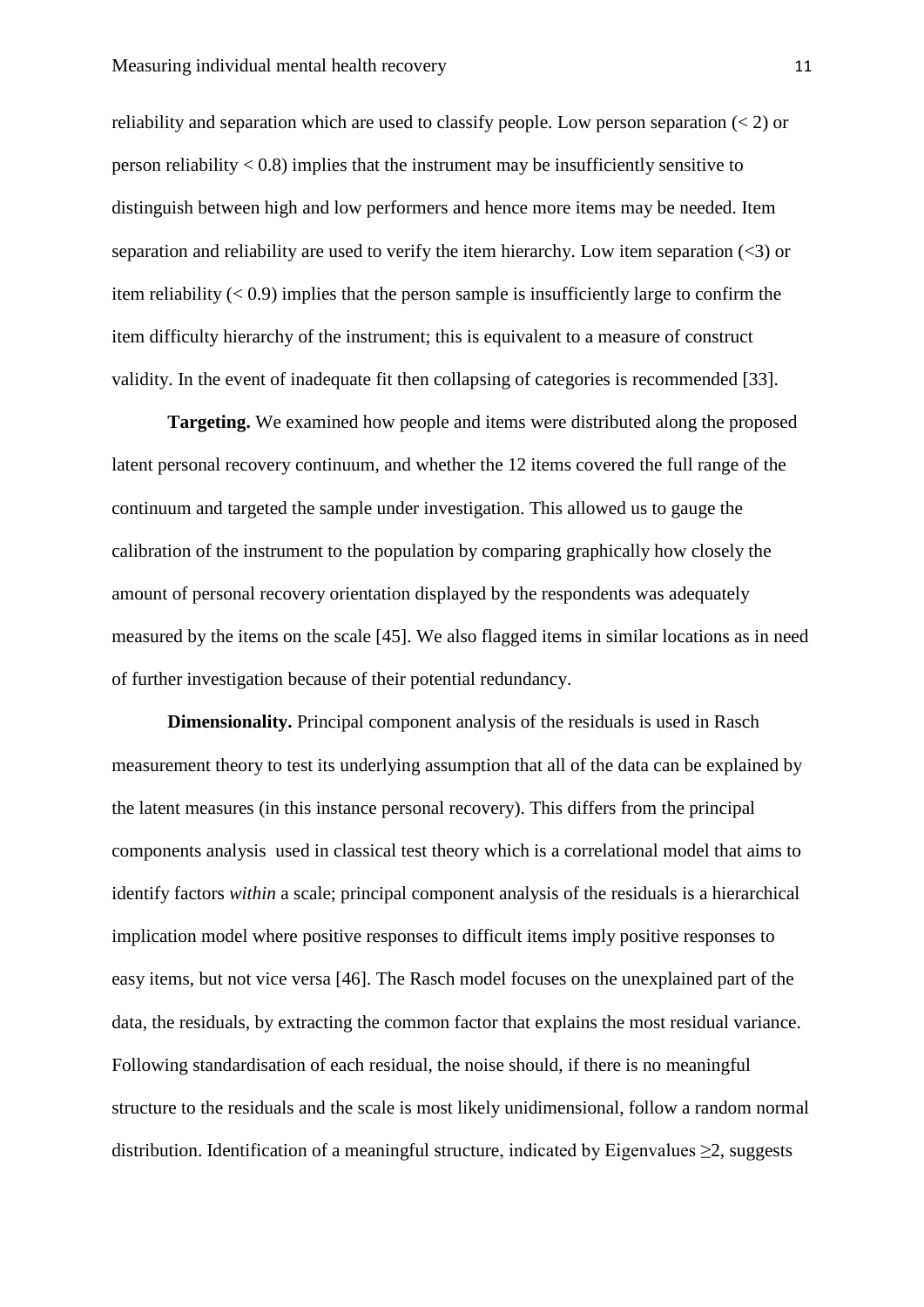that the presence of another dimension to the original factor or scale should be investigated [47,48,49].

**Item invariance.** In order to test whether particular groups of people respond to the scale in a systematically different way to others the Differential Item Functioning (DIF) statistic using the Mantel-Haenszel approach was employed [50]. It could, for example, be predicted that females might respond differently to items such as social network. Testing DIF by gender will facilitate conclusions about whether, and how, this manifests. We tested DIF by gender for all 12 scale items. To analyse DIF, item parameters are held constant while person measures are estimated separately for each group. The effect size, the DIF contrast, is reported in logits and is the difference between the two DIF measures; a substantive DIF is  $\geq$ 0.64 logits. The statistical significance is computed using t-tests.

**Reliability.** We assessed reliability using the Person Separation Index [51] which is analogous to the Cronbach's alpha [52]. A value of 0.70 and above is considered acceptable as an indicator for group use, and 0.70 through 0.85 for individual use [51].

**Construct validity**. Point-measure correlations were calculated to investigate whether all the items within the scale were measuring the same construct. A fundamental concept in Rasch is that higher person measures lead to higher ratings on items and vice versa [44]. The accuracy of this concept is reported by point-measure correlations which should be noticeably positive  $(>0.50)$ . All Rasch analyses were conducted using Winsteps  $\circledR$  3.81.0 software.

## **Factor structure of the Individual Recovery Outcomes Counter**

Factors comprise multiple variables whose responses are correlated; that covariance is used to infer the presence of latent variables, also known as factors. Factors may have practical value, for instance their presence may suggest interventions that might be targeted at a particular latent trait. Factor analysis facilitates parsimony since only items related to the overall construct and to one constituent factor need be retained in a scale. The potential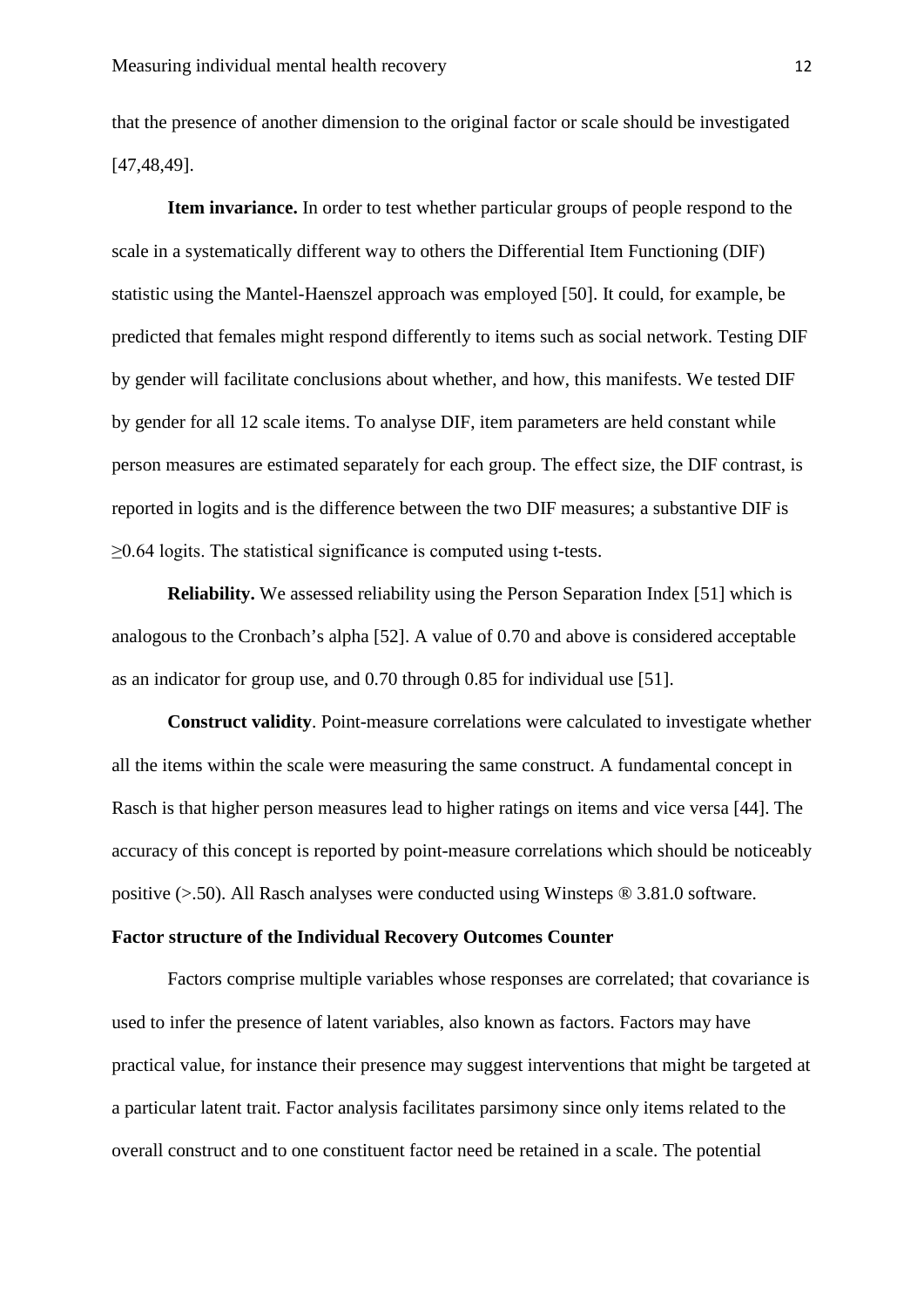importance in the current case is that, should different factors exist, then low scores on a particular factor (e.g., Home items) but not another (e.g., Opportunity items) might help services to target resources at issues which are most problematic and which could have greatest impact on outcome. In addition, the tool is predicated on a hypothesised model based on considerable collaborative development and it is desirable to test that model empirically.

To test for scale-item redundancy Pearson correlations were conducted between all 12 item scores. Correlations between 0.3 and 0.7 indicate that items are sufficiently related to form part of the same latent construct but not so related as to be redundant. Next, a procedure similar to exploratory factor analysis, principal components analysis, was conducted to determine whether the previously reported two factor structure [18] was replicated in this considerably larger sample, or whether the notional four domain structure would now be revealed. To assess the appropriateness of the data for factor analysis, a Kaiser-Mayer-Olkin measure of sampling adequacy was conducted. A score of ≥.90 is described as *excellent* while scores <.50 are *unacceptable* [53,p.58]. To determine the number of factors to be extracted, guidelines described by Costello and Osborne [54] were followed. Multiple analyses were conducted; first by setting the number of factors to be extracted as all those with Eigen values greater than one; second, analyses were run with number of extracted factors manually set i) equal to the number of factors in previously demonstrated analyses (two factors), ii) to the number of factors hypothesised by the tool developers (four factors), and iii) to the number of factors identified from inspection of the 'elbow' on the accompanying scree plot (also two factors). Analyses were also run for the number of factors between one above and one below those numbers. As a result, possible solutions ranging from one to five factors were considered. Oblique rotation was conducted where extracted factors were significantly correlated  $(>,32)$ , and orthogonal rotation where factor correlation was less evident  $($ <.32; [55]). The most satisfactory factor structure was decided according to i) the smallest number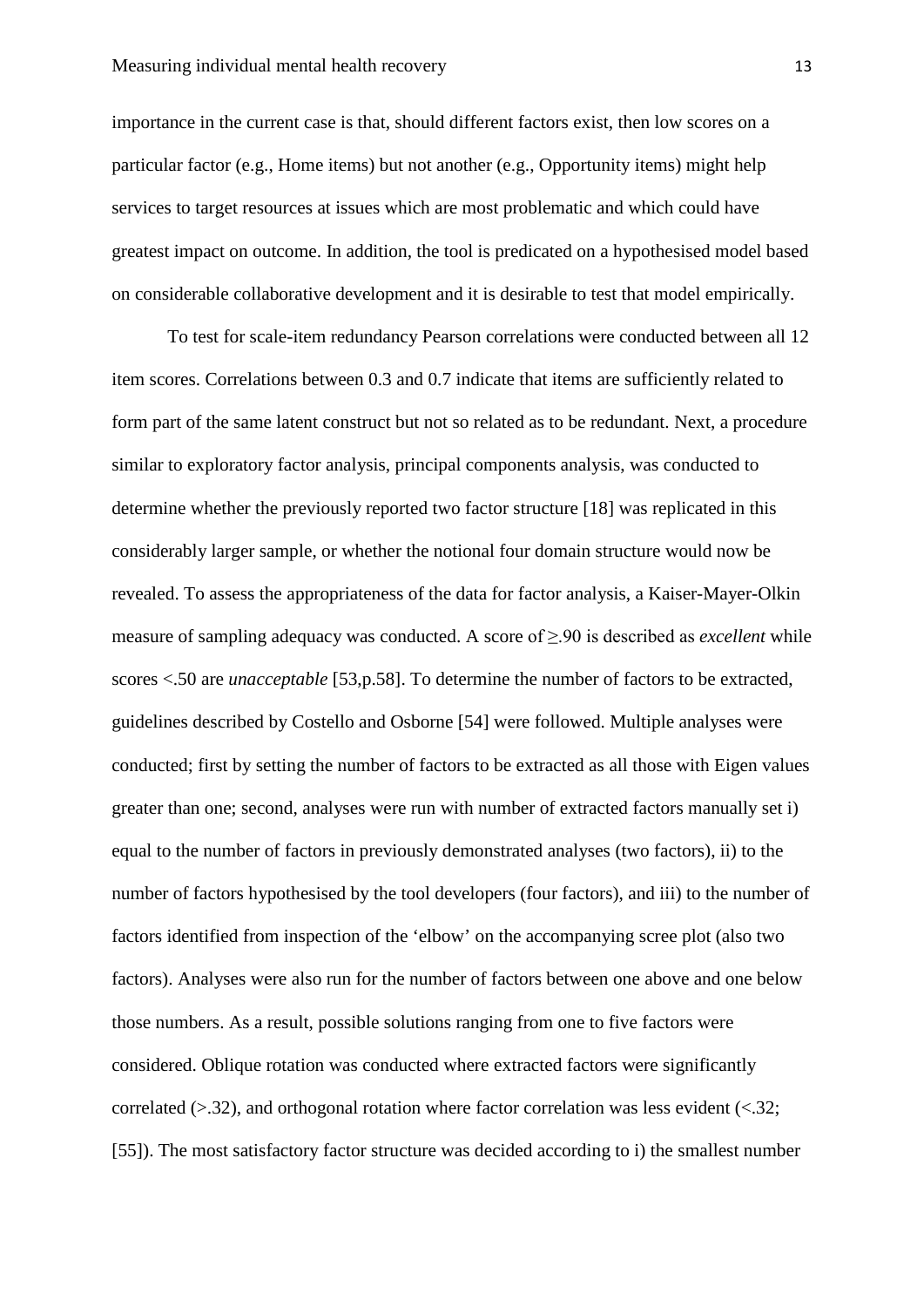of cross-loading items, ii) structure comprising factors of three or more items [54], and iii) acceptable internal reliability of factors indicated by Cronbach's alpha. George and Mallery [56,p.231] suggest >.9 = *excellent*; >.8 = *good*; >.7 = *acceptable*; >.6 = *questionable*; >.5 = *poor*; and < .5 = *unacceptable*. Because internal reliability tends to increase with test length [57] we used the Spearman-Brown prophecy formula to calculate the likely internal reliability of each factor scale in the event that it was increased to 10 items of similar quality. Principal components analysis was conducted in IBM SPSS Statistics (V.22.0.0.1).

Finally, confirmatory factor analysis was conducted. While large sample size reduces the problem of multivariate non-normality which might undermine the assumptions of confirmatory factor analysis, we tested this anyway by calculating the Mahalanobis distance in order to identify data outliers and exploring whether they had significant effects on the data structure. Maximum Likelihood Estimation was used to estimate the models' fit using the following indices: Root Mean Square Error of Approximation, the Comparative Fit Index, the Normed Fit Index, the Goodness of Fit Index, and the Adjusted Goodness of Fit Index. For the Root Mean Square Error of Approximation, values < 0.08 and <0.05 reflect reasonable and excellent fits respectively. For the fit indices, values vary along a continuum of 0 to 1 with those >0.9 and>0.95 considered *satisfactory* and *excellent* respectively [58]. The Chi-square difference between the model and the data is routinely reported and should be small and non-significant, but is sample size dependent. It should, however, decrease in better fitting models. Since confirmatory factor analysis is intended to be theory-driven rather than exploratory, we proposed to test the four domain model on which the Individual Recovery Outcomes Counter is predicated, and the two factor model, or any close approximation of it revealed in the current study, reported in a previous study [23]. Confirmatory factor analysis was conducted using SSI International LISREL (V.9.10).

## **Results**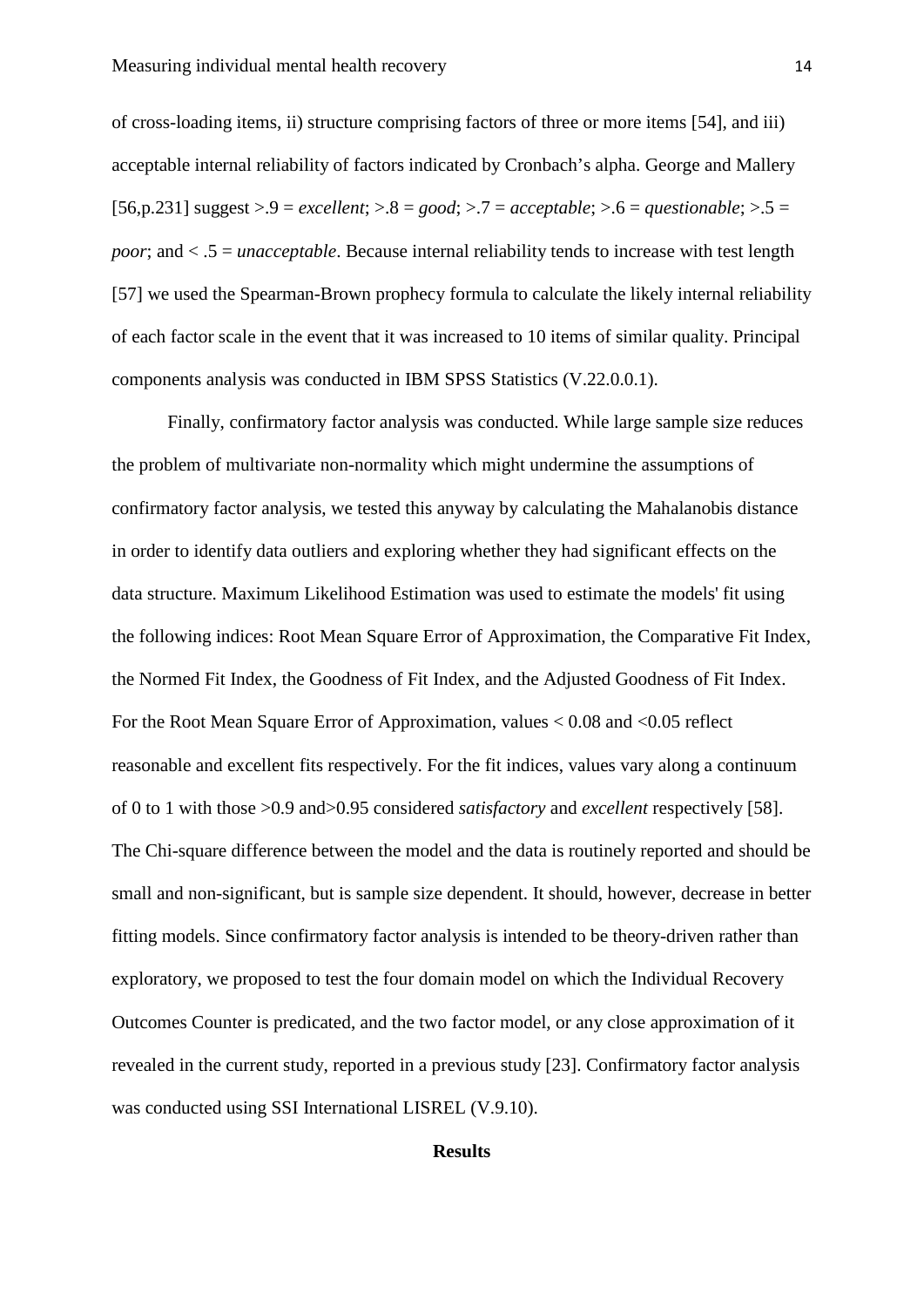## **Tests of data quality, distribution, stability, scaling assumptions, reliability, and validity**

Analysis revealed a significant amount of missing data. Of *N*=2,680 baseline assessments  $n = 937$  (34.9%) had missing data. There was no over-representation of any item among the missing data and, since sample size was not problematic, cases with missing values were deleted listwise leaving a final sample of  $N = 1,743$  (see Table 1 for sample characteristics). The most highly scored item, indicating least recovery-related need, was safety and comfort, and the least highly scored item, indicating most need, was social network. Scaling assumptions were verified (see Table 2). Scale scores spanned the measurement continuum; mean item scores were largely dissimilar: repeated measures ANOVA revealed that 57/66 [86.4%] possible pairwise comparisons differed significantly; this is deemed acceptable when the intent of the tool is to extend the range of measurement to cover a wide range of health states [59]. Internal consistency was good (Cronbach's  $\alpha$  = 0.85). There was little evidence of floor- or ceiling- effects with very few participants reporting either a maximum or minimum scale score. Data for all items, with the single exception of social network, which had a marked positive skew, were normally distributed.

Transformation using Log 10 and Square Root methods did not resolve the issue. Mean *r* for test-retest reliability was .73 ( $SD = .06$ , range .61 to .82); six items fell within the good ( $r = .60$ to .74 range) and six in the excellent (*r*>.75) range (*p*<.001 for all intraclass correlation coefficients). For the total score, *r*=.90 (95% CI .84, .94, *p*<.001).

*>>Insert Table 2 about here<<*

## **Rasch measurement testing of the Individual Recovery Outcomes Counter**

*Fit.* At this stage all items fit the model with an overall standardized mean square item fit of .00 (*SD*=1.01), where values of 0 and 1 are expected. However, visual inspection of probability category curves and threshold scores revealed that all 12 items had a similar problem with fit. While the ordinal numbering of the response categories (i.e., 1 through 6)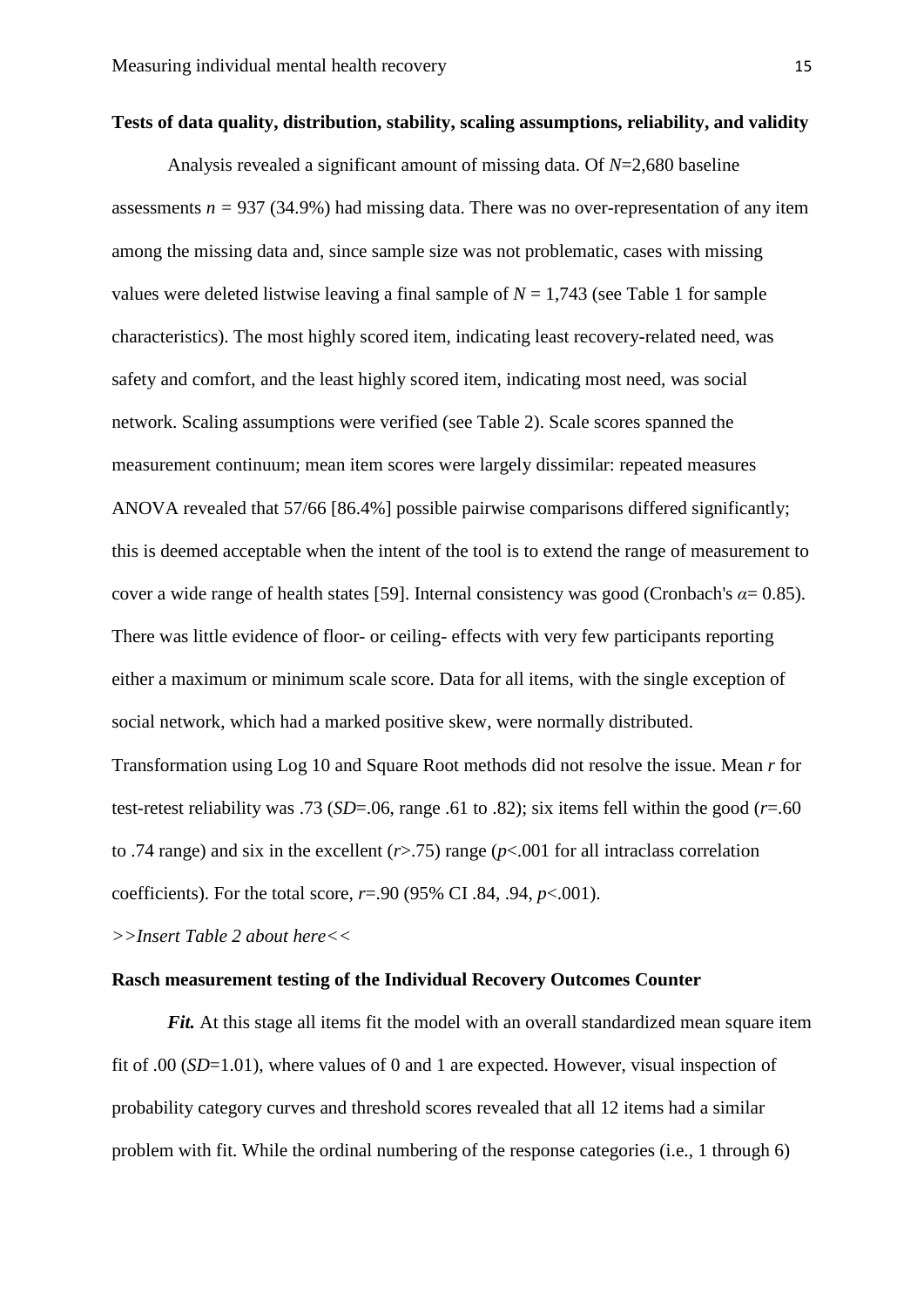were congruent with their imputed meaning (i.e., stronger endorsement of an item was associated with a higher total score and lower endorsement with the probability of a lower total score), Figure 3(A) shows that a response score of 4 was at no point the most probable outcome. In addition, for all items except social network, the Andrich threshold values for a response of 4 was greater than that for a response of 5. This suggested that a rating of 4 adds little of meaning to the item response categories, that they should be discarded, and items rescored. However, a number of re-scoring options were possible; therefore, we calculated fit statistics and inspected probability curves for a range of alternative models (Figure 3B-F) to determine which, if any, scenario provided the most meaningful information and improved the quality of measurement taking place with these data. In detail, Figure 3(A) contains six hills, each indicating an original response option of 1-6 (1-2-3-4-5-6). Figure 3(B) illustrates five hills representing five category scoring; Figure 3(C) has four hills representing scale categories (1[234]56); Figure 3(D) shows responses to a tripartite model ([12][34][56]); Figure 3(E) illustrates four responses in the categories (1[23][45]6). Close inspection revealed that the four response model in Figure 3(D) depicts response categories that are ordered and working as intended. Inspection of infit and outfit statistics for the alternate solutions revealed that the 4-category model (Figure 3E) had the least underfit or overfit overall. Given that person ( $>2$ ) and item ( $>3$ ) separation; and person ( $>8$ ) and item ( $>9$ ) reliability were acceptable in all variations we therefore decided to re-score using the 4 category model depicted in Figure 3(E). Figure 4 shows the ordering of the threshold categories for each item using the 4-category model. The item map shows a person's expected score for each item as a function of the measure of personal recovery. The *x*-axis represents the theoretical continuum of the latent construct (less to more personal recovery) and the *y*axis lists the items included. In this case, the six item response categories were collapsed to four response categories that are ordered and working as intended, thus further supporting the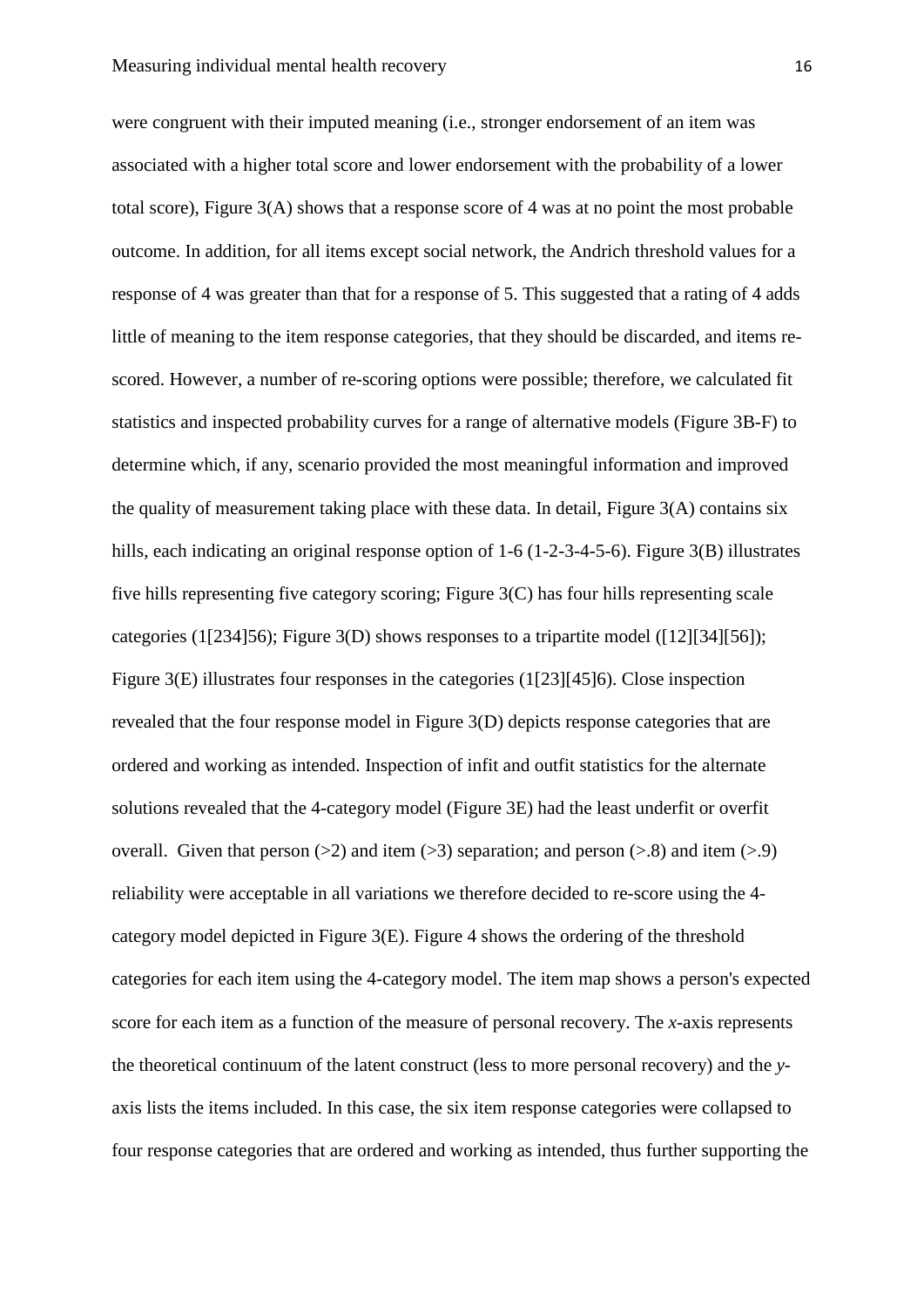case for re-scoring. As a result we have conducted all further analyses of the data based on the re-scored data. Normality of distribution was re-examined following re-scoring; data for all variables, including social network, now fell within acceptable limits.

With one exception, all scale items in the Individual Recovery Outcomes Counter fell within the reasonable range for infit and outfit (mean square =0.6-1.4). Social network was marginally outside this range (1.44 and 1.41 respectively) but not to a sufficient amount to degrade the scale and were therefore retained. Graphs showing the intraclass correlation coefficients were created for all items; observed values were located close to expected values with no marked deviation, and within, or at least very close to, 95% confidence intervals. *>>Insert Figure 2 about here<<*

## *>>Insert Figure 3 about here<<*

**Targeting.** Figure 4 shows the targeting of the sample to the 12 items and reveals that they capture just over three quarters (75.8%) of the sample. In particular, items did not adequately capture the people who report the lowest levels of personal recovery. *>>Insert Figure 4 about here<<*

**Dependency.** High residual correlations  $(> 7)$  [60.61) may indicate local item dependency between pairs of items or persons. Residual correlations approached but did not exceed .7 (*Mdn* = .59, range .47 - .66) suggesting that up to half of random variance between items is shared.

**Multidimensionality.** Principal components analysis of the residuals revealed an Eigenvalue of 1.65 at the first contrast suggesting that the 12-item scale is unidimensional.

**Item invariance.**The DIF contrasts, comparing male and female responses ranged from -0.19 - 0.23, all well below the cut-off of 0.64 logits. Table 3 shows infit and outfit statistics. Higher patient measures were associated with higher item ratings; all point measure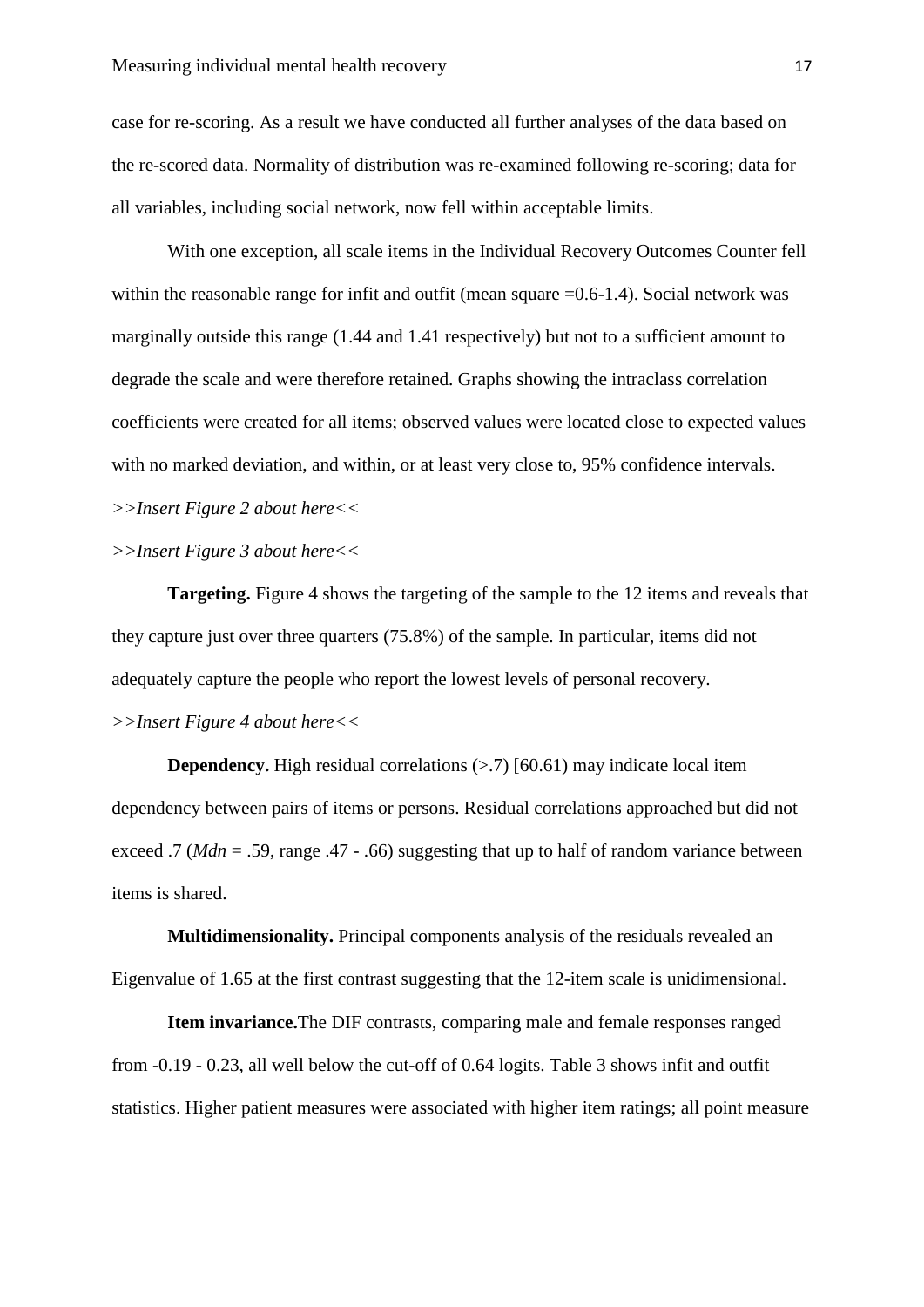correlations were in excess of .5 with the exception of social network (.46) which was sufficiently close to the expected correlation (.55) to be non-problematic.

**Reliability.** Possible scores on the item reliability index lie between 0 and  $1$  ( $>0.8$  = *strongly acceptable*; [62]). Table 3 shows that item reliability on the 4-item scale used was 1.0. This indicates that items are adequately separating this sample along the measurement continuum.

*>>Insert Table 3 about here<<*

### **Factor structure of the Individual Recovery Outcomes Counter**

**Principal components analysis.** Kaiser-Mayer-Olkin measure of sampling adequacy score was .907 indicating excellent adequacy of the data for factor analysis. The internal reliability for the 12-item scale ( $M = 35.6$ ,  $SD = 7.99$ ,  $\alpha = .841$ ) was good; in a single factor 'recovery' model 11 items loaded onto that factor >.5 (range .44-.72) with only social network failing to reach this threshold. Communalities in the single factor model ranged from .30 (social network) to .60 (exercise and activity); total communality was 5.60 and the percentage of variation explained by the model was .38 (38%). The best fitting model to emerge from principal components analysis was very similar to that previously extracted from a smaller sample [23] comprising two factors, one of eight and one of four items and accounted for 46.63% of total variance. There was no cross loading of factor items following rotation. Internal reliability of factor 1 ( $\alpha$ =.809) and factor 2 ( $\alpha$ =.636) was good and questionable respectively; application of the Spearman-Brown prophecy formula did not result in improved reliability. A 3-factor solution explained 55.89% of variance but there was significant cross-loading on a number of items. Four and five factor solutions both produced some factors with <3 items, and cross-loading items. Internal reliability of the four factors hypothesised by the tool's designers after application of the Spearman-Brown prophecy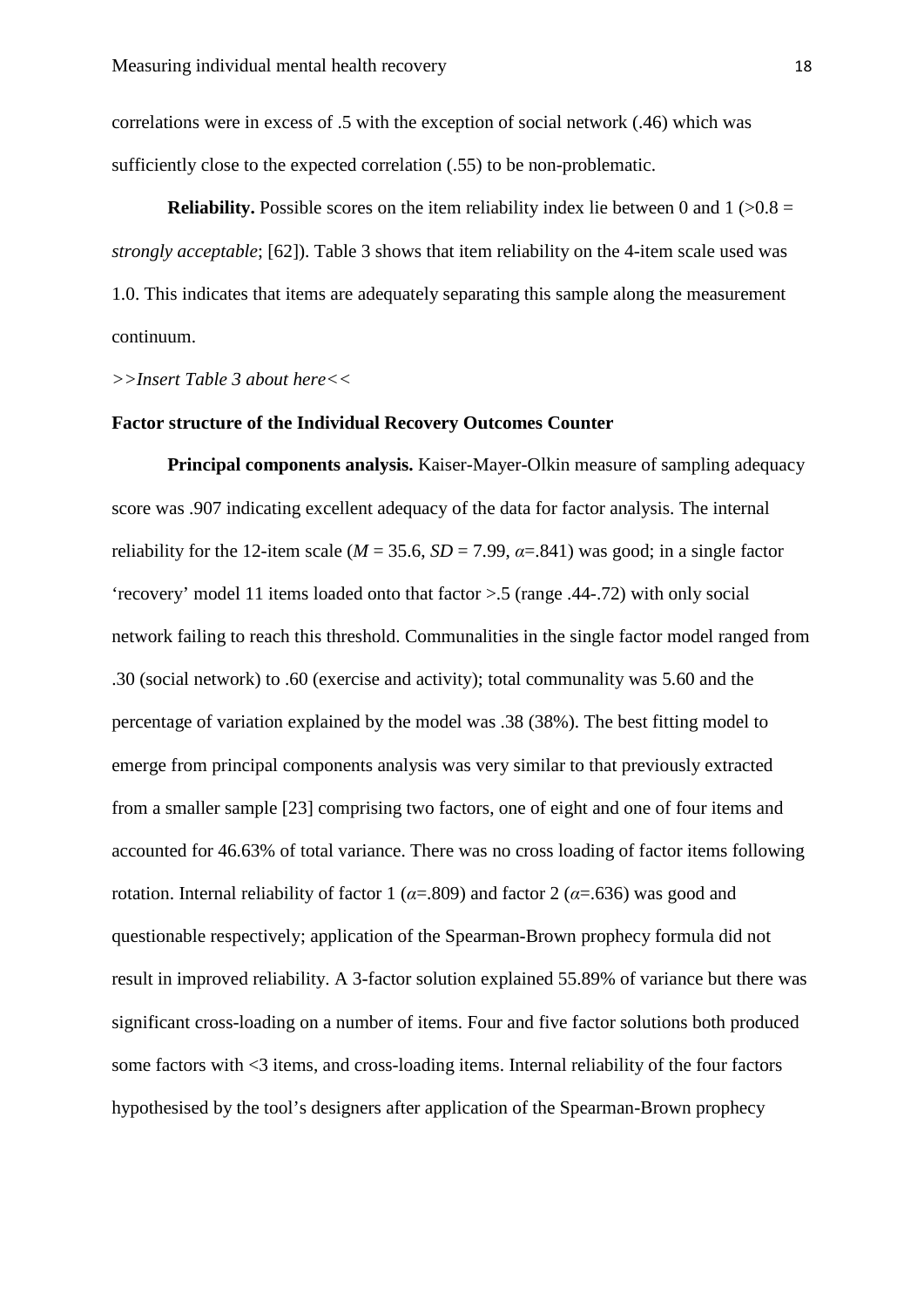formula was good (Home  $\alpha = 0.835$ ; Opportunity  $\alpha = 0.862$ ; Empowerment  $\alpha = 0.895$ ); and acceptable (People *α*= .798).

**Confirmatory factor analysis.** Calculation of the Mahalanobis distance revealed that assumption of multivariate normality was not supported because data for 30 (1.7%) individuals could be considered outliers. Subsequent inspection of the Chi-square-Mahalanobis scatter plot and distribution of univariate item data indicated that extreme scores were not due to an anomalous score on one variable. Inspection also indicated that none of the outliers were *error* outliers thus there is a case for removal of outlier data prior to confirmatory factor analysis since failure to meet the assumptions of multivariate normality can lead to overestimation of the Chi-square statistic and thus to increased chance of a Type I error [63]. Following guidelines [64] we checked whether removal of cases changed the resulting model(s) and report findings for the data both with and without removal of outliers. Further, we conducted confirmatory factor analysis on both models using the re-scored 4 category data and the original 6-category data to examine whether model fit worsened under the re-scored data condition. Inspection of 90% confidence intervals for RMSEAs revealed that no model was a significantly better fit than any other. However, under the two different scoring systems, the re-scored 4-category data always provides a better model fit than its equivalent scored on the original 6-category responses. Further, the two factor model revealed in the current study always provides a marginally better fitting model than the notional four domain model. This ultimately culminates in the re-scored 2-factor model which achieves an RMSEA of 0.051 (0.045-0.0565) verging on the margin of the threshold of an excellent fit (RMSEA=0.05). However, four domain model envisaged by the tool's developers was only marginally a less good fit (RMSEA=0.0536, 90%; CI 0.0477-0.0597). The very high correlation (.79) between the factors in the optimum model suggests that they may in fact comprise part of a super-ordinate personal recovery factor and not unrelated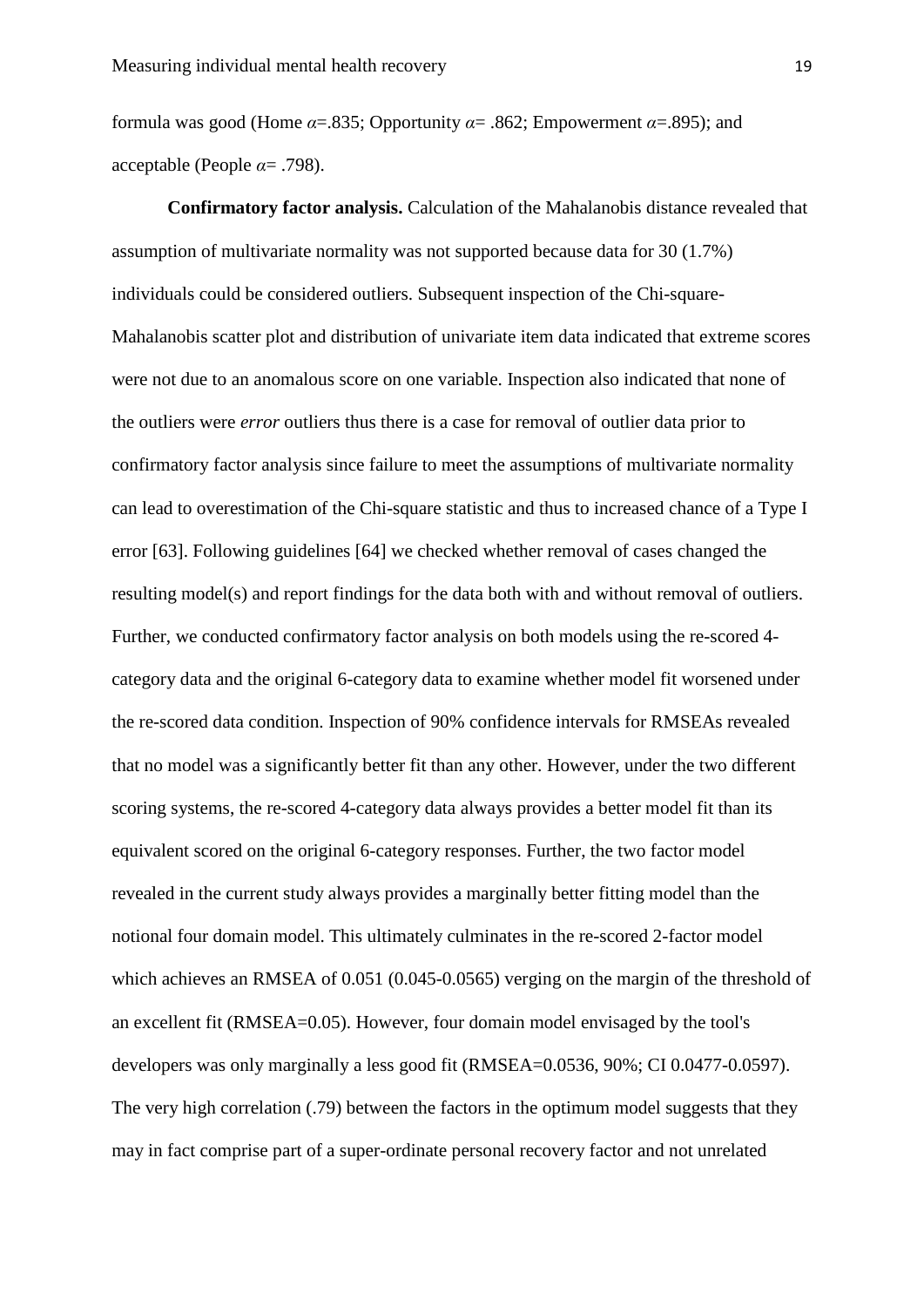latent variables. We tested this hypothesis by re-running the confirmatory factor analysis with covariance between the two factors set to zero. This resulted in a poorer fitting model (RMSEA=0.069) lending support to the idea that the items are all related to a single underlying construct.

#### **Discussion**

The current study has examined, in detail and with a considerably larger sample than previously conducted, the properties of the Individual Recovery Outcomes Counter, an outcomes and key-working tool for working with people with mental health problems towards their personal recovery. Results can inform the future development of the tool, and selection of the most appropriate model for use in clinical practice and outcomes reporting. The first important finding, revealed by Rasch analysis, is that the current 6-category scoring structure is problematic in the same way for each of the tool's 12 constituent items. A selfreported score of 4, representing a response of 'often', was at no point the most likely response for any item, thus rendering it redundant. Consideration of the reasons for this are warranted since one implication may be that future versions of the tool should use an amended scoring structure if it is the original scoring structure itself which is problematic. Analysis of alternative re-scoring methods revealed the best fitting solution involved collapsing categories 2 and 3, and 4 and 5, resulting in a 4-category structure:  $1 = Never$ ;  $2 =$ *Almost never/Sometimes*; 3= *Often/Most of the time*; 4 = *All of the time*. The solution itself suggests that the problem lies in the language of the original 6-category structure; while *never*  and *all of the time* are clear and discrete categories, the others are less so and not obviously ordered. More importantly, it is not immediately obvious why the personal recovery construct should be rated solely along a continuum of frequency. While it is in keeping with the underlying recovery philosophy to concentrate on positive rather than negative aspects, e.g., by measuring in terms of possession of positive attributes or strengths rather than on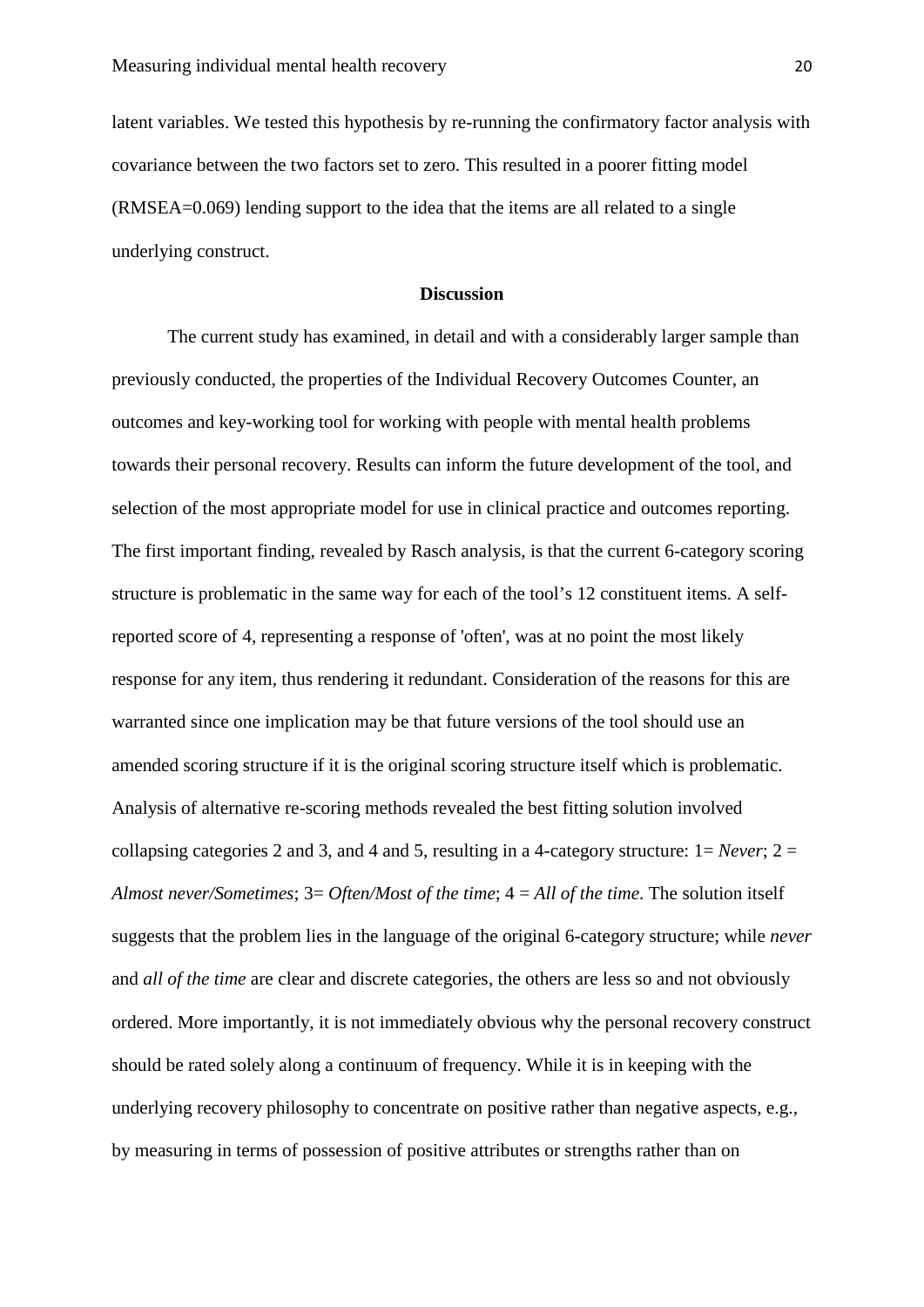limitations, this should also encompass the intensity of the experience [65]. In other words, while one might 'often' experience good mental health and wellbeing, it does not follow that the relatively infrequent experience of less good mental health is not deeply distressing if the episode is characterised by great intensity. Hence, while re-scoring items in the current study appears to have improved model fit for a frequency-based model, the tool could potentially be improved further by development of a scoring structure which also requires consideration of personal recovery-related intensity. Nevertheless, in the current study the 4-category rescoring produced a well-ordered tool with good fit statistics.

The second important finding is that the re-scored items measured only a portion of the personal recovery continuum. In particular, the Individual Recovery Outcomes Counter was unable to adequately target around a fifth of the sample who had total scores below item thresholds. More positively, the tool's items do successfully target around 75% of the relevant service user population and, therefore, has the potential to successfully track change for those who are furthest on their recovery journey. Nevertheless, the implication is that, for individuals in the bottom 20%, their true level of recovery is not captured; this means that those with most recovery-related needs are unlikely to be identified through use of the tool and therefore cannot be targeted for more intensive interventions. Further, those well below threshold scores are unlikely to demonstrate progress along the scale compared with those just below those thresholds; this might prove demoralising both for service users and workers when apparent progress fails to be captured. The conclusion to be drawn is that individual items may need to be amended in order to better target the full range of service users for whom it intends to have relevance. At this point, a note of caution is warranted since an amended scoring category-structure system that allows expression of recovery-intensity might, in itself, solve this problem and, hence, we suggest it will be beneficial to progress any tool redevelopment incrementally. Considerations to be made in adjusting, deleting or adding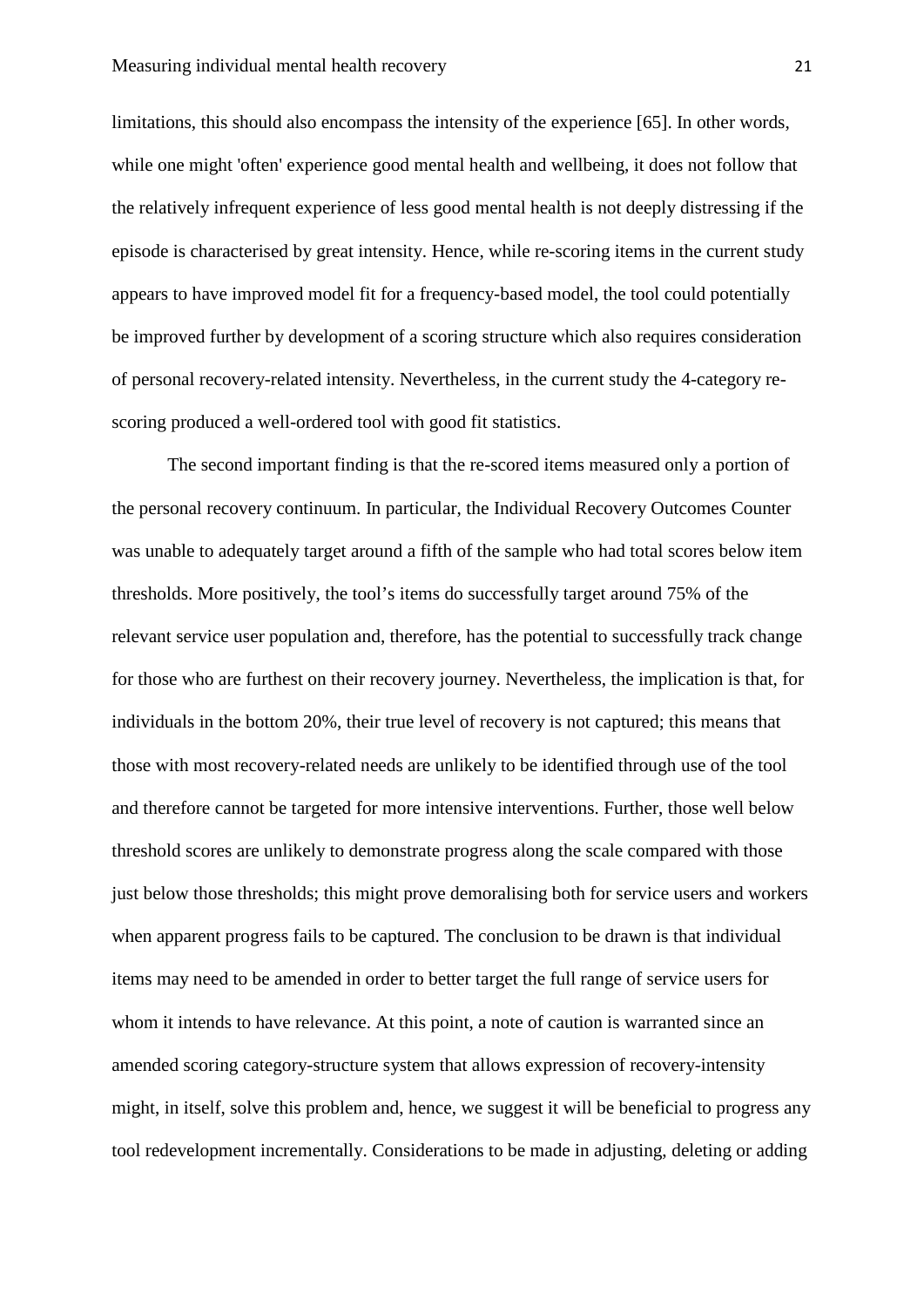items should include whether specific types of item will improve targeting, and whether there is item redundancy. In respect of the former, priority should be given to development of items that are sensitive to reduced levels of personal recovery.

While we conducted exploratory and confirmatory factor analysis ostensibly to test competing theories about the factor structure of the Individual Recovery Outcomes Counter , we found only partial support for either. Further, it might be considered that even partial support contradicts indications from the Rasch analysis that the tool is unidimensional. While a 2-factor intrapersonal/interpersonal structure was supported to an extent, the component factors were highly correlated suggesting that both represent a single, super-ordinate factor. Further, while the structure was very similar to that revealed in Monger et al.'s [23] analysis it was not identical. The relocation of the hope for the future item from what had been interpreted as an interpersonal, outward/forward looking factor to an intrapersonal selfreflection/change factor and that of the physical health item in the opposite direction is worthy of consideration. The former change, in particular, brings into question the 'forward looking' aspect of this interpretation; indeed, no obvious intuitive solution has occurred to us and this in our view further strengthens the case for a unidimensional scale.

We suggest that a pragmatic rather than prescriptive approach is warranted; essentially, rather than make categorical statements about the tool as definitively unidimensional or multidimensional, findings should be used as a diagnostic aide and guide for its future development. Currently, the weight of evidence supports the unidimensionality of the tool. Nevertheless, the notional four domain structure is user-friendly and provides an intuitively appealing approach which provides an aide-memoire for both workers and service users. However, statistically it does not provide the best explanation of the data. The 2-factor structure, similarly, does not provide the best empirical solution but does suggest future routes of development. Given that development of the tool has not included statistical testing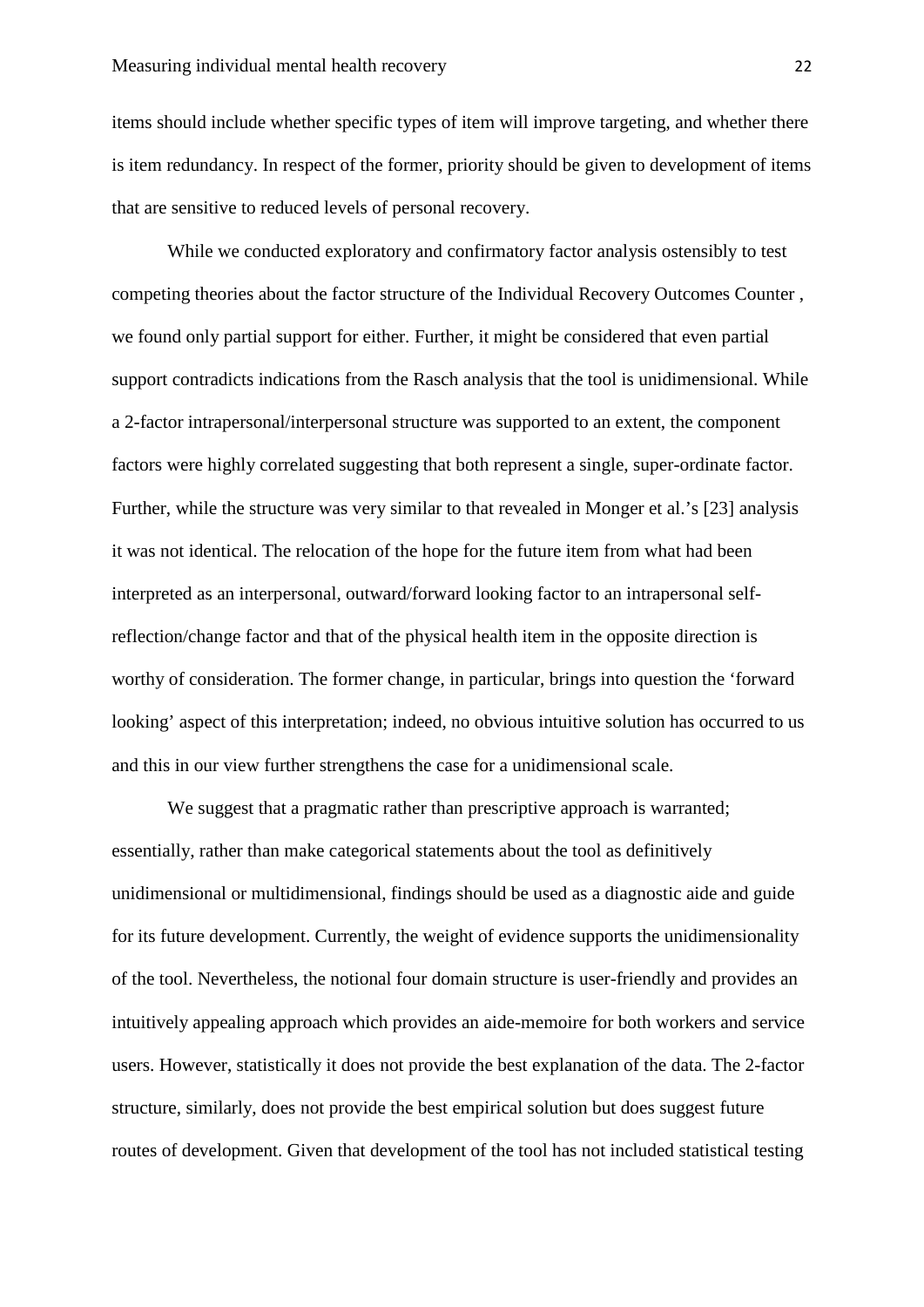of a larger pool of potential constituent items it is possible that the emergence of a 2-factor structure in the principal components analysis might be strengthened by the addition of more items similar to those in factor 2. However, while not statistically significant, those items found to constitute the previously-titled interpersonal factor in principal components analsysis are definitely positioned to the left of the personal recovery continuum (the fifth, seventh, ninth and twelfth most 'difficult' items) relative to the previously-titled intrapersonal items. We can conclude, then, that inclusion of more of this type of item is unlikely to extend the targeting range of the tool. We also note at this juncture that two pairs of items (valuing myself and mental health, and life skills and personal network) sit at the same part of the personal recovery continuum as one another and there may be some redundancy.

Since the Individual Recovery Outcomes Counter is intended to inform the therapeutic key-worker - service user dialogue as well as functioning as an outcome tool, any added or amended items will need to be of true clinical as well as of statistical value; conversely, removal of items should be done cautiously where they retain clinical value. Simply adding items to the tool for statistical expedience may not add practical utility and should be avoided since this would simply increase item redundancy [66]. A clear corollary of this is that further generation of ideas for new items should be led by experts by experience once they have been apprised of the findings of the current study. Nevertheless, examination of the wider mental health recovery outcomes literature suggests some potentially fruitful issues to consider for inclusion might be an item related to work*,* since the current item purpose and direction may not sufficiently capture the unique value to potentially be made by gainful paid employment. A potential barrier is the relatively small proportion (12%) of service users engaged in paid employment which might exert a ceiling effect on responses. It is also necessary to consider that, while many people with mental health conditions desire to be employed, it may be counterproductive to set expectations that are perceived to exert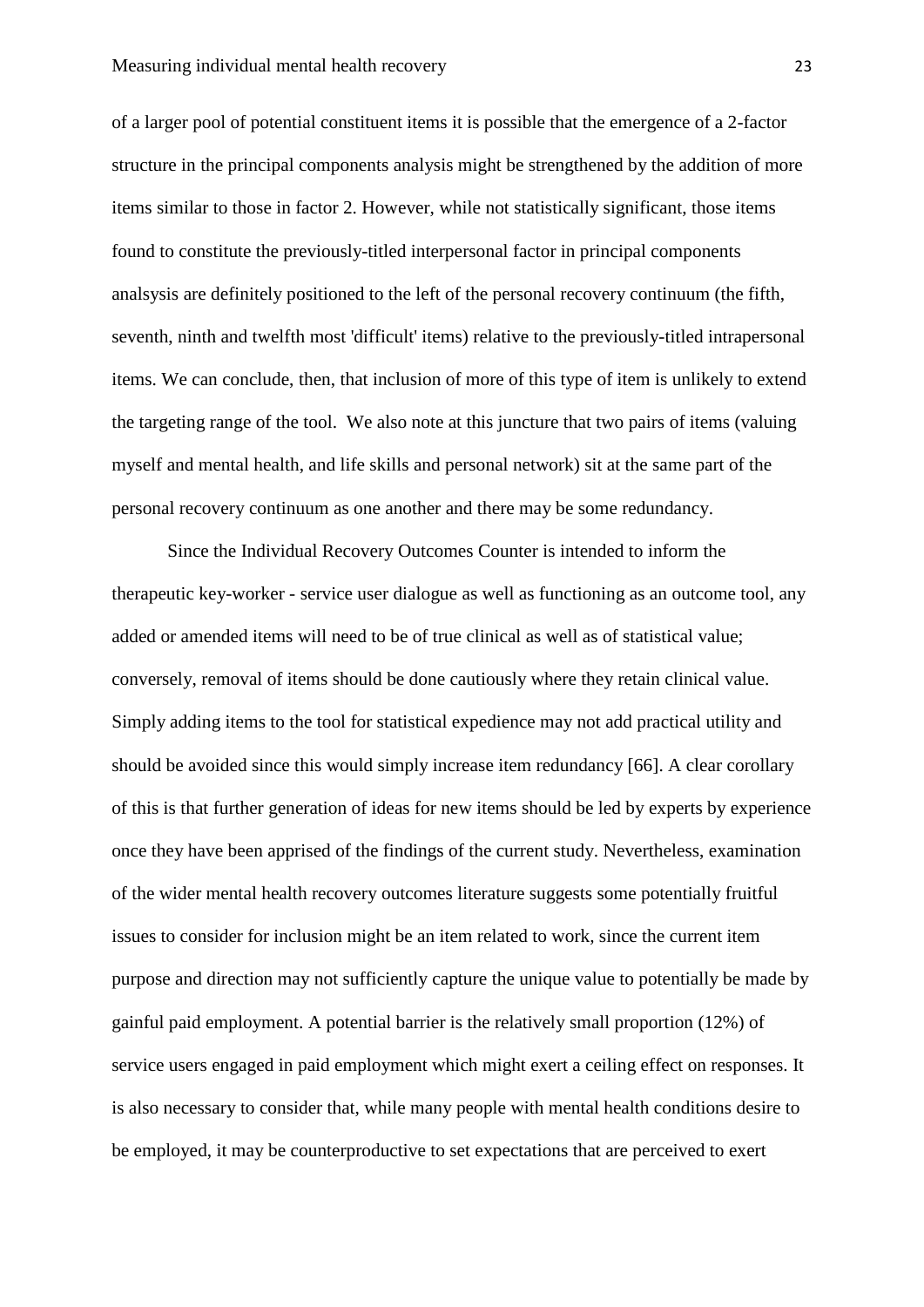pressure to take unsuitable employment. Candidate variables might also include items such as 'Giving it back' [67]. Developers should aim not to make any new version unwieldy and, given the status of the tool in shaping the therapeutic conversation, should first and foremost be guided by what is helpful to the patient and the relationship. We suggest that evidence for the notional four domain structure is sufficiently strong for it to be retained in key-working materials and outcomes tools. However, it may be more useful from a development perspective to consider the tool as comprising two recovery-related strands that requires some balancing in favor of intrapersonal-type items. The challenge, of course, will be in integrating these approaches when these and scoring-related modifications are made. Further examination of factor structure will be warranted following any modifications made to the Individual Recovery Outcomes Counter.

Given the changes required, it may seem moot at present to address whether the current findings on factor structure can inform clinical use of the tool. For example, could either the two factor intrapersonal/interpersonal or scores derived from the notional four domain structure be used to inform interventions or to be meaningfully reported in outcomes data? Clearly this would be an aim of further development but at present it is not possible to recommend this approach until issues of targeting, scoring, and potential multidimensionality have been resolved. Finally, since the scale-items accounted for less than half (47%) of the variance in the sample scores, it should be fruitful to listen carefully to what users say about other issues that affect their personal sense of recovery and help them with these issues where possible. Recording of additional issues might aid identification of potential new items.

## **Limitations**

The study depended upon routinely collected assessment data gathered in the day-today work milieu. There was a considerable number of incomplete assessments; it may be unavoidable in the context of routine assessment with people with mental health problems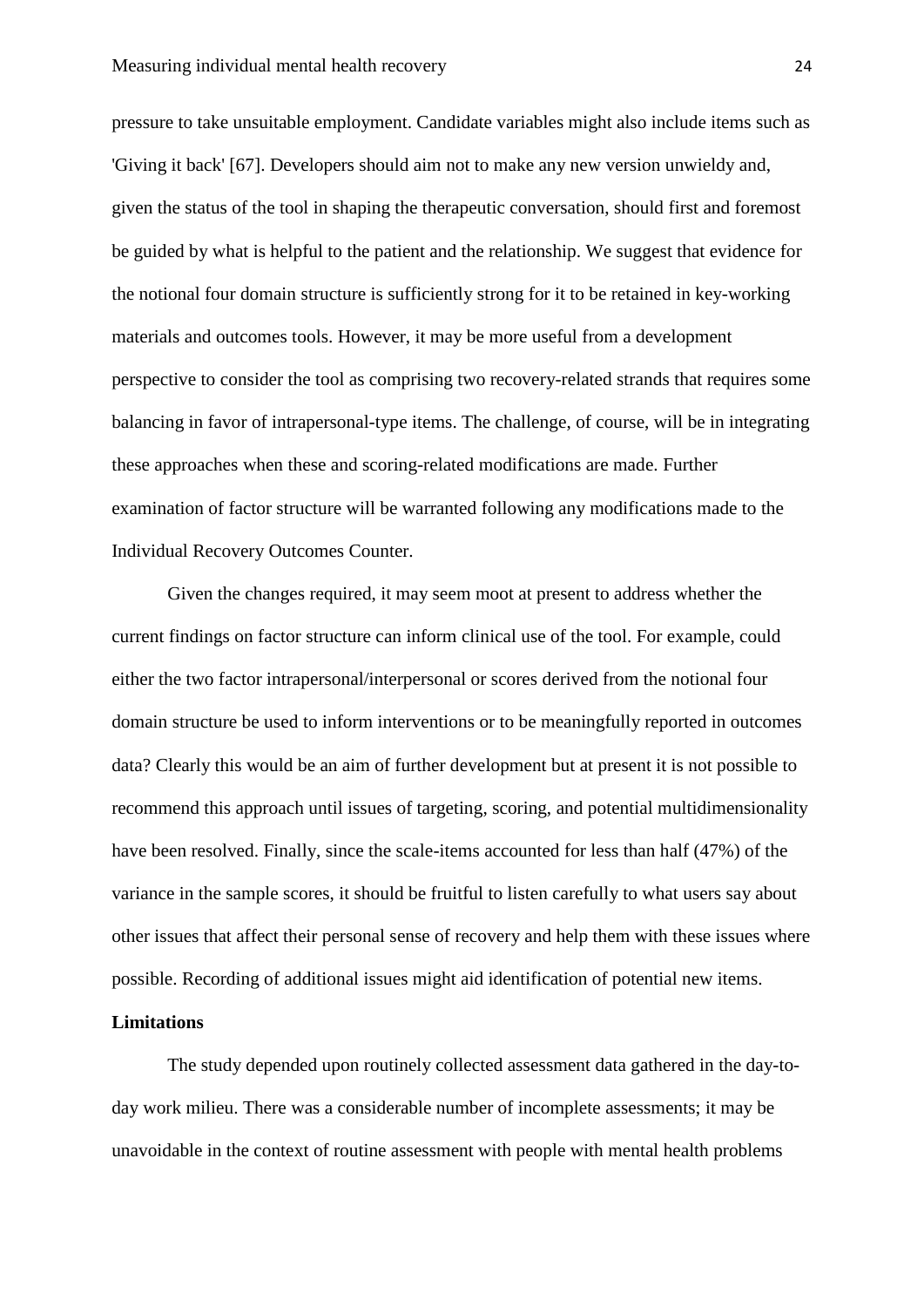that a considerable proportion do not initially engage with services. Nevertheless, we could detect no systematic reason for non-engagement in terms of demographic variables. The data collected here was, in fact, subject to some quality control in terms of training. A further potential limitation is the patchiness of some of the descriptive demographic and clinical data whose inclusion would have allowed us to better describe the sample and to test DIF for variables other than gender: it is possible that responses may have differed between, for example, people with psychotic disorders and those with anxiety and non-psychotic depressive episodes. Future work should aim to gather more complete demographic and clinical data to better address this question.

## **Conclusion**

The current study provides further support for the use of the Individual Recovery Outcomes Counter as a unidimensional measurement of recovery; this is qualified support, however, and further development is required in order for the tool to more adequately capture the recovery of those who are at most disadvantage. This paper sets out a programme of work to achieve this.

Acknowledgments: The authors would like to thank Nigel Henderson and Jane Cumming (Penumbra)

Declaration of interest: None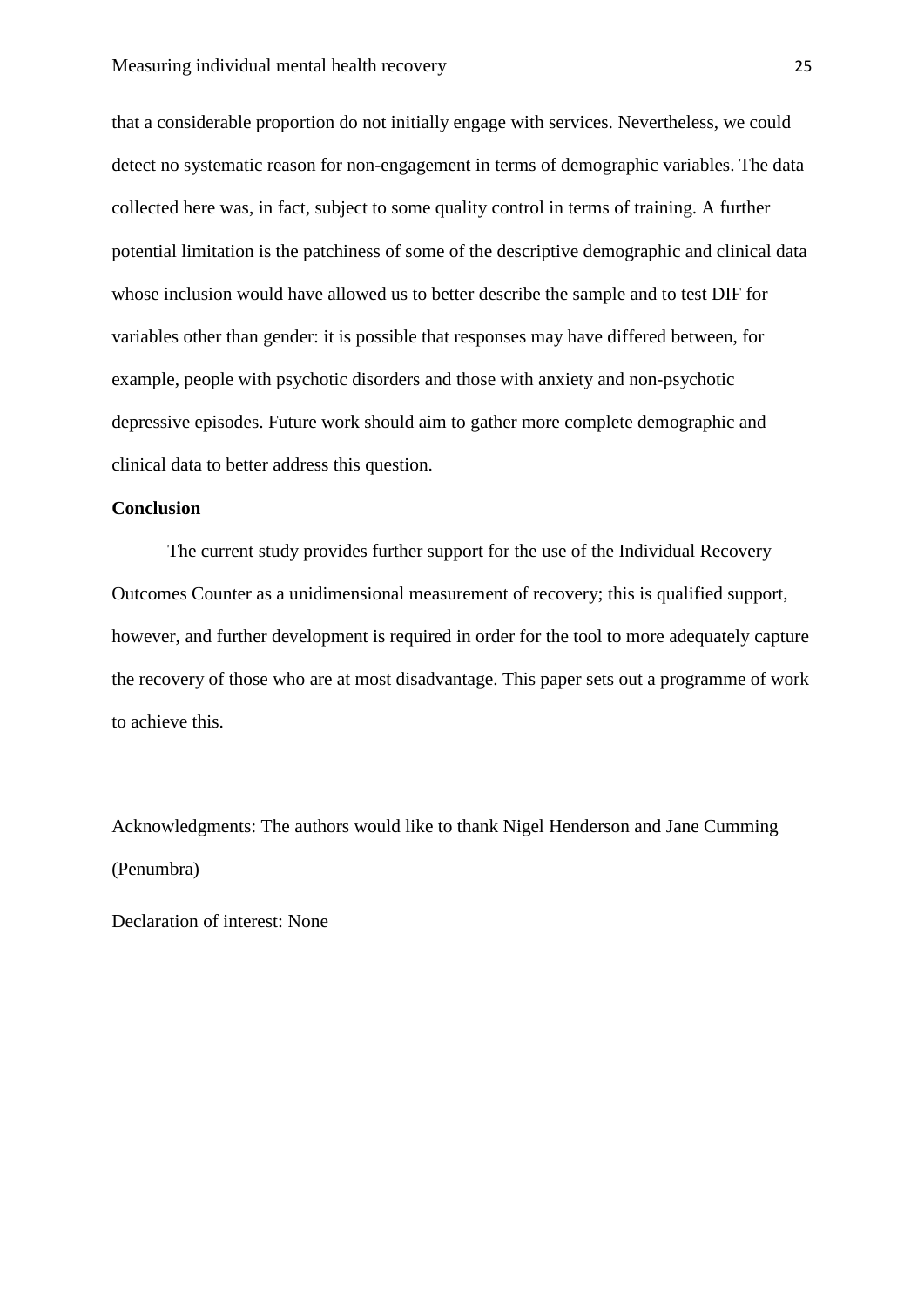#### **References**

- [1] Slade M. Policy rationale. In: M. Slade. Personal Recovery and Mental Illness (p.74-77). Cambridge (UK): Cambridge University Press; 2009.
- [2] Tomes N. The patient as a policy factor: A historical case study of the consumer/survivor movement in mental health. Health Aff. 2006;25:720-729. doi: 10.1377/hlthaff.25.3.720
- [3] Deegan PE. Recovery and empowerment for people with psychiatric disabilities. Soc Work Health Care. 1997;25:11-24. doi:10.1300/J010v25n03\_02
- [4] Jacobson N, Greenley D. What Is Recovery? A conceptual model and explication. Psychiatr Serv. 2001;52:482-485. doi: 10.1176/appi.ps.52.4.482
- [5] Topor A, Borg M, Di Girolamo S, et al. Not just an individual journey: social aspects of recovery. Int J Soc Psychiatry.2011;57:90-99. doi: 10.1177/0020764009345062
- [6] Davidson L, O'Connell MJ, Tondora J, et al. (2005). Recovery in serious mental illness: a new wine or just a new bottle? Prof Psychol Res Pract. 2005;36:480-487. doi:10.1037/0735-7028.36.5.480
- [7] Stickley T, Wright N. The British research evidence for recovery, papers published between 2006 and 2009 (inclusive). Part One: a review of the peer-reviewed literature using a systematic approach. J Psychiatr Ment Health Nurs. 2011a;18:247-256. doi:10.1111/j.1365-2850.2010.01662.x
- [8] Stickley T, Wright N. The British research evidence for recovery, papers published between 2006 and 2009 (inclusive). Part Two: a review of the grey literature including book chapters and policy documents. J Psychiatr Ment Health Nurs. 2011b;18: 297-307. doi: 10.1111/j.1365-2850.2010.01663.x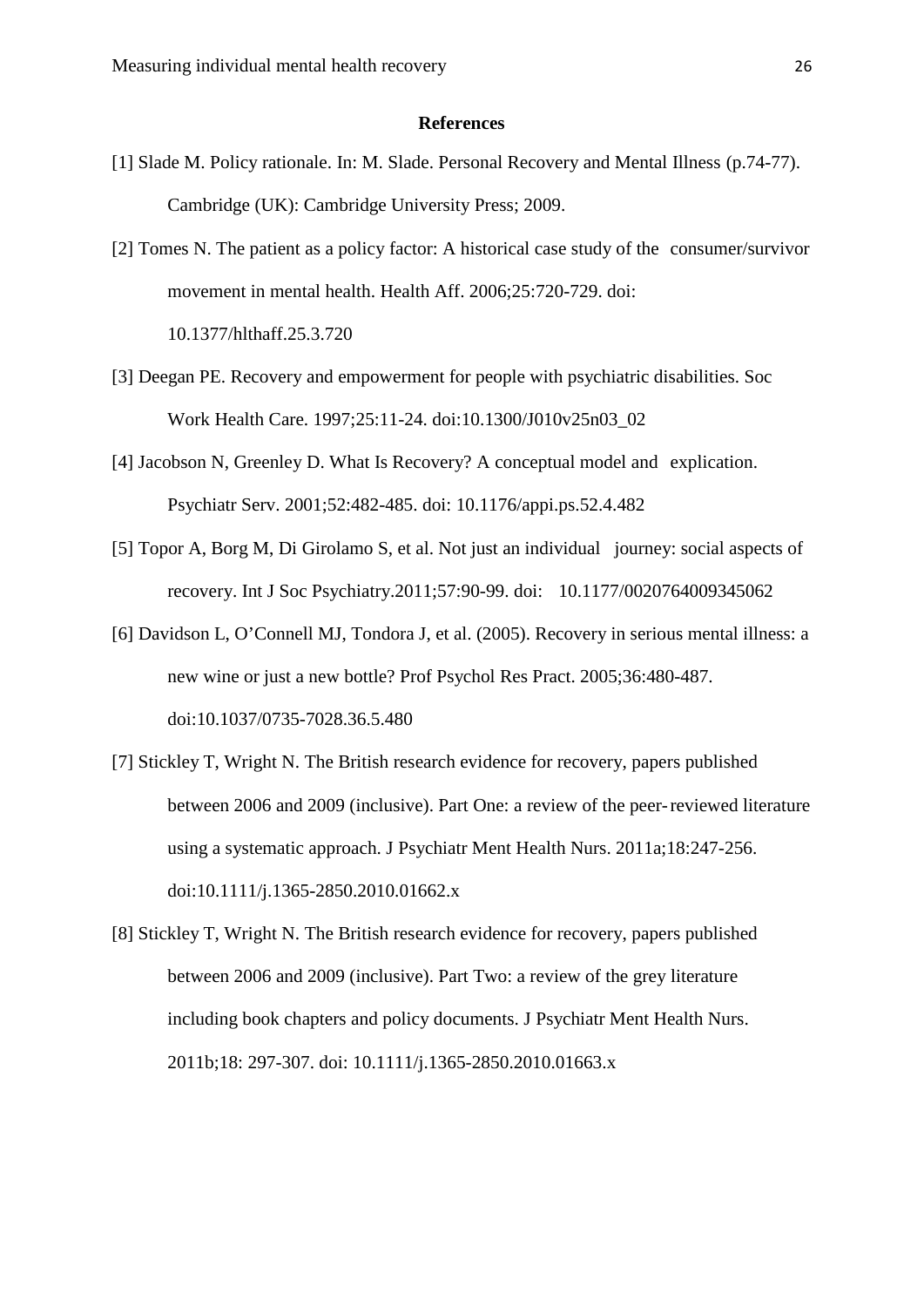- [9] Anthony WA. Recovery from mental illness: the guiding vision of the mental health service system in the 1990s. Psychosoc Rehabil J. 1993;16:11-23. doi: http://dx.doi.org/10.1037/h0095655
- [10] Carson J, McManus G, Chander A. Recovery: a selective review of the literature and resources. Ment Health Soc Incl. 2010;14:35-44. doi: http://dx.doi.org/10.5042/mhsi.2010.0068
- [11] Ion R, Monger B, Hardie S, et al. A tool to measure progress and outcome in recovery. *Br J Ment Health Nurs. 2013;2*:211-215. doi:10.12968/bjmh.2013.2.4.211
- [12] Le Boutillier C, Chevalier A, Lawrence V, et al. (2015). Staff understanding of recovery-orientated mental health practice: A systematic review and narrative synthesis*.* Implement Sci. 2015;10:87-87. doi:10.1186/s13012-015-0275-4
- [13] Salzmann-Erikson M. (2013). An integrative review of what contributes to personal recovery in psychiatric disabilities*. Issues in Mental Health Nursing, 34*, 185-191. doi:10.3109/01612840.2012.737892
- [14] Shepherd A, Doyle M, Sanders C, et al. Personal recovery within forensic settings: Systematic review and meta-synthesis of qualitative methods studies. Crim Behav Ment Health. 2016;26:59-75. doi:10.1002/cbm.1966
- [15] Van Lith T, Schofield MJ, Fenner P. Identifying the evidence-base for art-based practices and their potential benefit for mental health recovery: A critical review. Disabil Rehabil. 2013;35:1309-1323. doi:10.3109/09638288.2012.732188.
- [16] Scheyett A, DeLuca J, Morgan C. Recovery in severe mental illnesses: A literature review of recovery measures. Soc Work Res. 2013;37:286-303. doi:10.1093/swr/svt018
- [17] Shanks V, Williams J, Leamy M, et al. Measures of personal recovery: A systematic review. Psychiatr Serv. 2013;64:974-980. doi:10.1176/appi.ps.005012012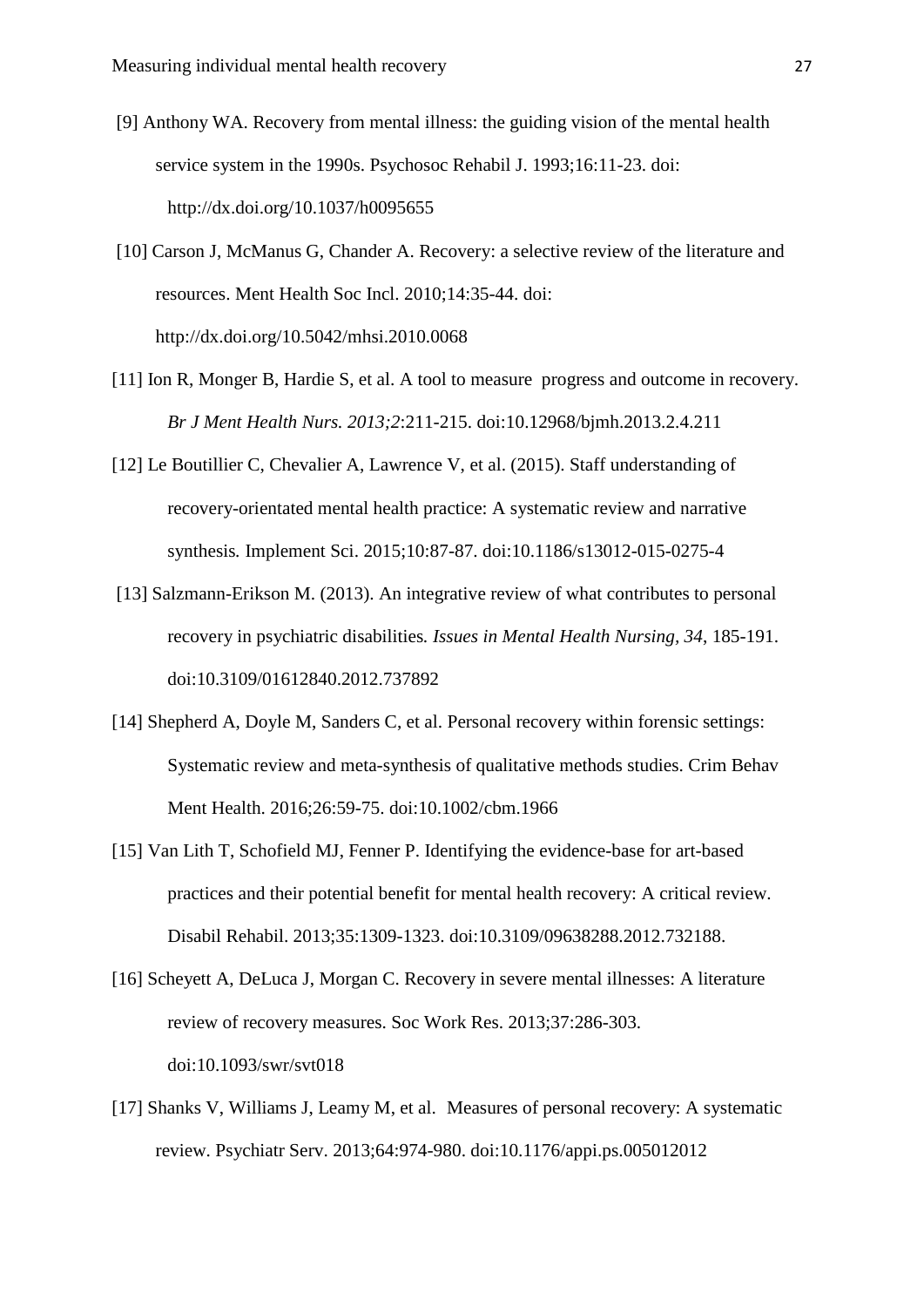- [18] Monger B, Hardie SM, Ion R, et al. The Individual Recovery Outcomes Counter: Preliminary validation of a personal recovery measure. Psychiatri.2013;37:221-227. doi:10.1192/pb.bp.112.041889
- [19] Tractenberg RE. Classical and modern measurement theories, patient reports, and clinical outcomes. Contemp Clin Trials. 2011;31:1-3. doi: 10.1016/S1551- 7144(09)00212-2
- [20] Urbina S. Essentials of psychological testing. Hoboken (NJ): John Wiley & Sons Inc; 2004.
- [21] Cano SJ, Hobart JC. The problem with health measurement. Patient Preference Adherence. 2011;5:279 –290. doi: http://dx.doi.org/10.2147/PPA.S14399
- [22] Cano SJ, Mayhew A, Glanzman AM, et al. Rasch analysis of clinical outcome measures in spinal muscular atrophy. Muscle Nerve. 2014;49:422–430. doi: http://dx.doi.org/10.1002/mus.23937
- [23] Monger B, Hardie SM, Ion R, et al. The Individual Recovery Outcomes Counter: Preliminary validation of a personal recovery measure. Psychiatri. 2013;37:221- 227. doi:10.1192/pb.bp.112.041889
- [24] Christensen KB, Engelhard Jr, J. Salzberger, T. Ask the experts: Rasch vs. factor analysis. Rasch Measur Trans. 2012;26:1373-1378.
- [25] Waugh RF, Chapman ES. An analysis of dimensionality using factor analysis (true-score theory) and rasch measurement: What is the difference? Which method is better? J App Measur.2005;6:80–99.
- [26] Yu CH, Popp SO, Digangi S, Jannasch-Pennell A. Assessing unidimensionality : a comparison of Rasch Modeling,Parallel Analysis, and TETRAD. Pract Assessment Res Eval. 2007;12:1–19.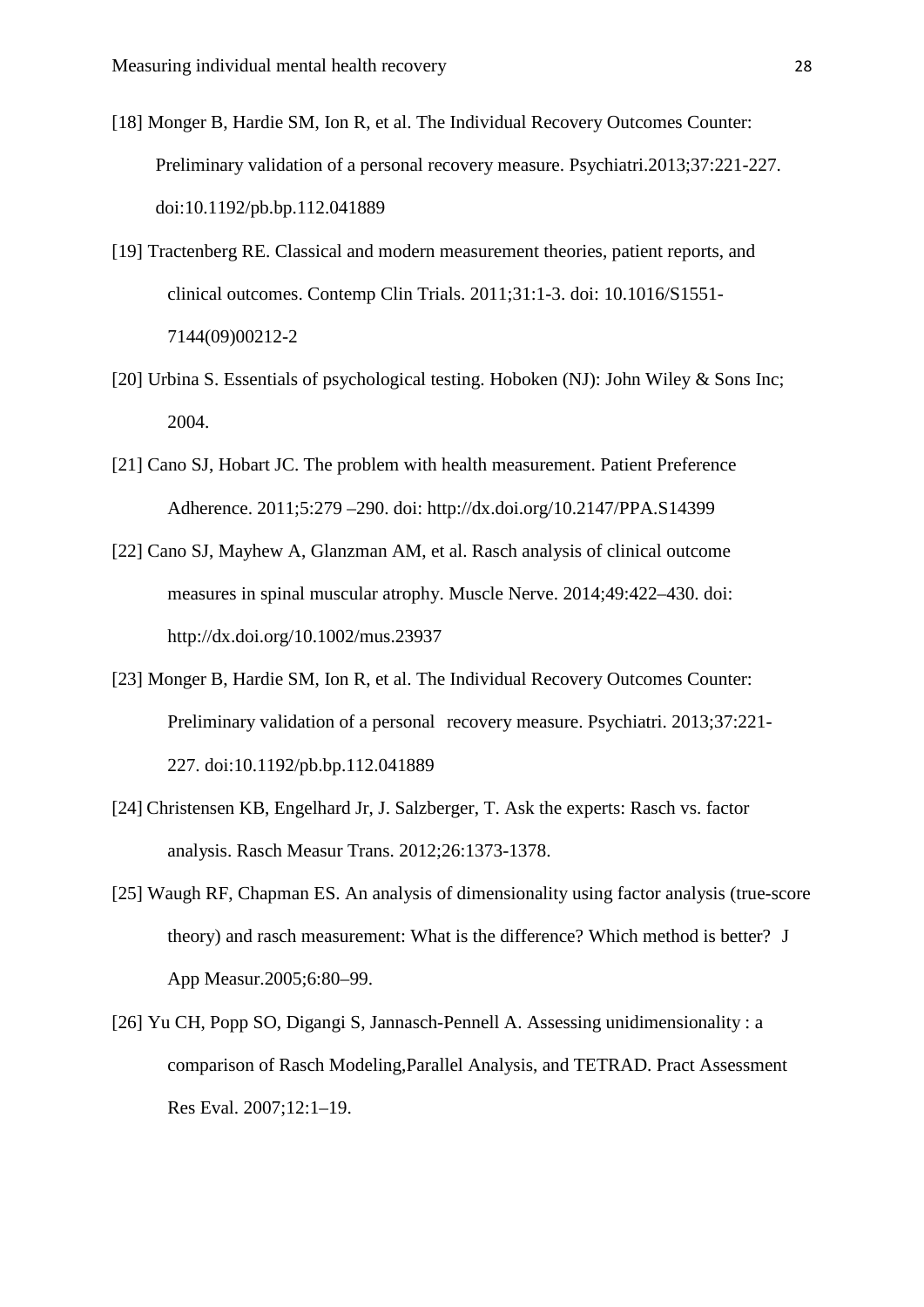- [27] Comrey AL, Lee HB. A first course in factor analysis. Hillsdale (NJ): Erlbaum; 1992.
- [28] Hair JFJ, Anderson RE, Tatham RL, et al. Multivariate data analysis. Cambridge (UK): Pearson; 2010.
- [29] Giffort D, Schmook A, Woody C. Recovery Assessment Scale. Chicago (IL): Department of Mental Health; 1995.
- [30] Corrigan PW, Salzer M, Ralph RO, et al. Examining the factor structure of the Recovery Assessment Scale. Schizophr Bull. 2004;30:1035–1041. doi:10.1093/oxfordjournals.schbul.a007118
- [31] Sederer LI, Dickey B, Eisen SV. Behavior and Symptom Identification Scale (BASIS-32). In: Ll. Sederer & B. Dickey (Eds). Outcomes Assessment in Clinical Practice (p.65–69). Baltimore,(MD): Williams & Wilkins; 1996.
- [32] Eisen SV, Wilcox M, Leff HS. Assessing behavioural health outcomes in outpatient programs: reliability and validity of the BASIS-32. J Behav Health Serv Res. 1999;26:5-17. doi: 10.1007/BF02287790
- [33] Bond TG, Fox CM. Applying the Rasch model. fundamental measurement in the human sciences (2nd Edition). New York (NY): Routledge; 2007.
- [34] Cicchetti DV. Guidelines, criteria, and rules of thumb for evaluating normed and standardized assessment instruments in psychology. Psychol Assess.1995;6:284–290. doi:10.1037/1040-3590.6.4.284 doi:10.1093/oxfordjournals.schbul.a007118
- [35] Rasch G. Probabilistic models for some intelligence and attainment. Chicago (IL): University of Chicago Press; 1980.
- [36] Massof DW. Is the partial credit model a Rasch model? J Appl Measur. 2012;13:114-131.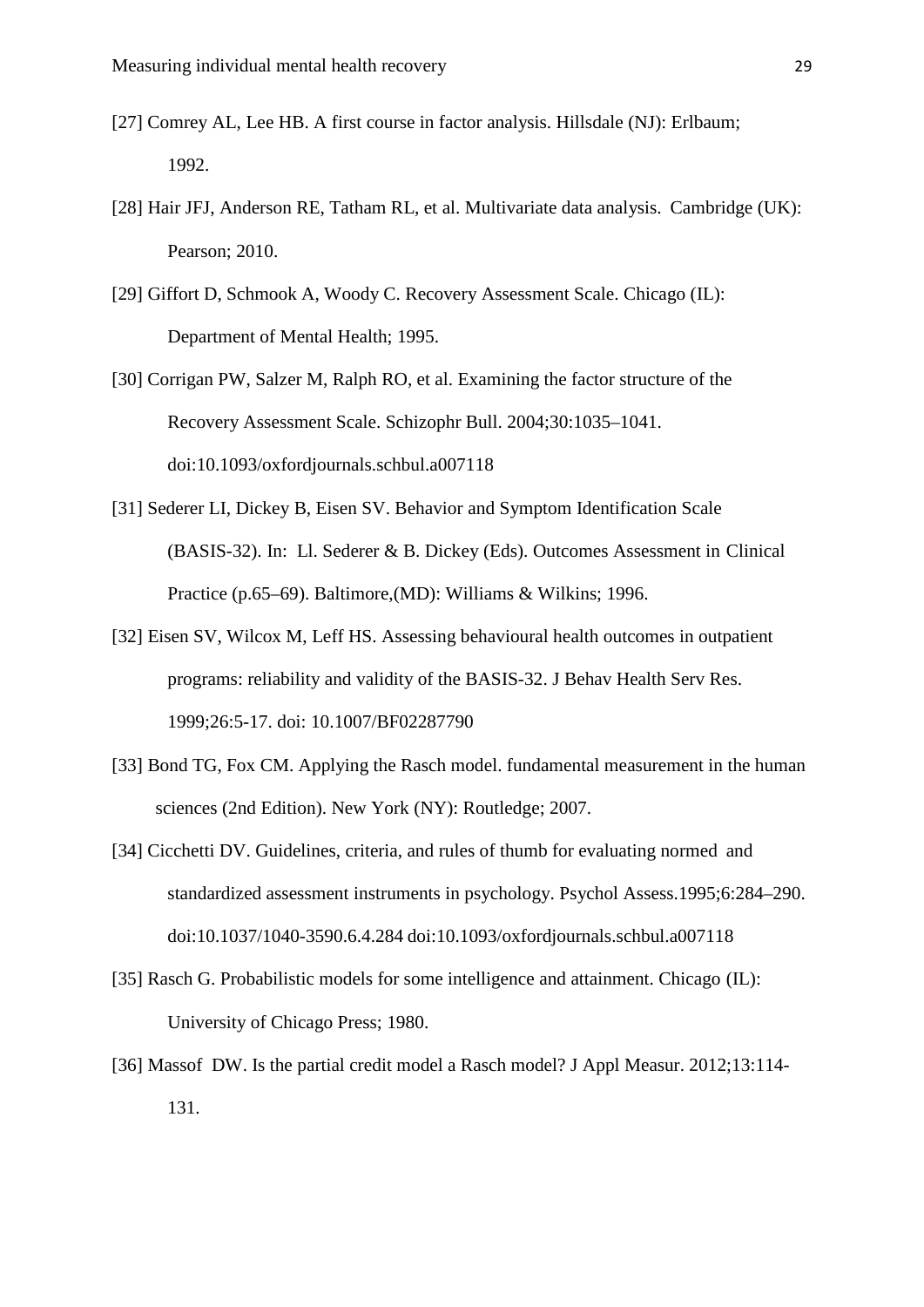- [37] Linacre JM. Partial Credit Models" (PCM) and "Rating Scale Models" (RSM). Rasch Measur Trans. 2000;14:768.
- [38] Barbic SP, Bartlett SJ, Mayo NE. Emotional vitality in caregivers: application of Rasch Measurement Theory with secondary data to development and test a new measure. Clin Rehabil. 2015;29:705-716. doi:10.1177/0269215514552503
- [39] Barbic SP, Kidd SA, Davidson L, et al. Validation of the brief version of the Recovery Self-Assessment (RSA-B) using Rasch measurement theory. Psychiatr Rehabil J. 2015 38:349-358. doi: 10.1037/prj0000139
- [40] Covic T, Pallant J, Conaghan P, et al. A longitudinal evaluation of the Center for Epidemiologic Studies-Depression scale (CES-D) in a rheumatoid arthritis population using Rasch analysis. Health Qual Life Outcomes. 2007;5:41. doi: 10.1186/1477-7525-5-41
- [41] Pallant JF, Tennant A. An introduction to the Rasch measurement model: An example using the Hospital Anxiety and Depression Scale (HADS). Br J Clin Psychol. 2007;46:1–18. doi: 10.1348/014466506X96931
- [42] Linacre JM. Understanding Rasch measurement: Optimizing category effectiveness. J Appl Measur. 2002;3:85-106 .
- [43] Wright BD, Linacre JM, Gustafson J, et al. Reasonable mean-square fit values. Rasch Measur Trans. 1994; 8:370.
- [44] Linacre JM. Winsteps Rasch tutorial 2 [Internet]. 2012 . [cited 2015 Jan 5]. Available from: http://www.winsteps.com/a/winsteps-tutorial-2.pdf
- [45] Wright BD, Masters GN. Rating scale analysis. Chicago (IL): MESA Press; 1982.
- [46] Sick J. Rasch measurement in language education part 6: Rasch measurement and factor analysis. JALT Test Evaluation SIG Newsl. 2011;15:15-17.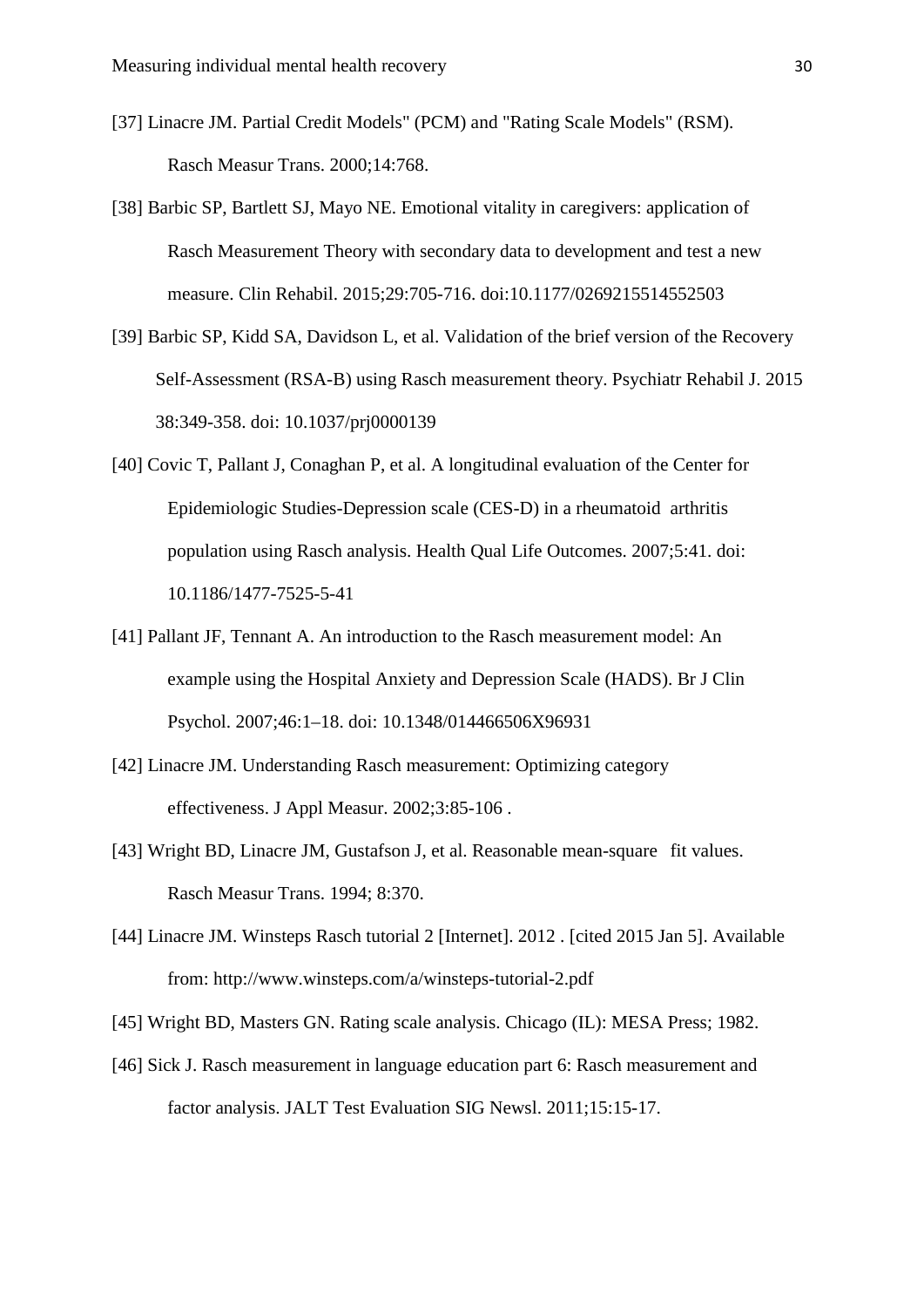- [47] Linacre JM. Structure in Rasch residuals: why principal components analysis (PCA)? Rasch Measur Trans. 1998; 12:636.
- [48] Linacre JM. Data variance explained by Rasch measures. Rasch Measur Trans. 2006;20:1045.
- [49] Smith Jr. EV. Detecting and evaluating the impact of multidimensionality using item fit statistics and principal component analysis of residuals. J Appl Measur. 2002;3:205-231.
- [50]Linacre JM. DIF DPF bias interactions concepts [Internet]. no date. [cited 2015 Jan 15]. Available from: http://www.winsteps.com/winman/difconcepts.htm
- [51] Andrich D. An index of person separation in latent trait theory, the traditional KR. 20 index, and the Guttman scale response pattern. Educ Res Perspect. 1982;9:95-104.
- [52] Cronbach LJ. Coefficient alpha and the internal structure of tests. Psychom. 1951;16:297-334.
- [53] Stewart DW. The application and misapplication of factor analysis in marketing research. J Mark Res, 1981;18:51-62.
- [54] Costello A, Osborne J. Best practices in exploratory factor analysis: Four recommendations for getting the most from your analysis. Pract Assess Res Evaluation, 2005;10:173-178.
- [55] Tabachnick BG, Fidell LS. Using multivariate statistics. Upper Saddle River (NJ): Pearson, Allyn, and Bacon; 2007.
- [56] George D, Mallery P*.* SPSS for Windows step by step: A simple guide and reference. 11.0 update (4th ed.). Boston (MA): Allyn & Bacon; 2003.
- [57] Wells C, Wollack J. An instructor's guide to understanding test reliability [Internet]. 2003. [cited 2016 December 2]. Available from: http://testing.wisc.edu/Reliability.pdf
- [58] Byrne B. Structural Equation Modeling with AMOS. New York (NY): Routledge; 2010.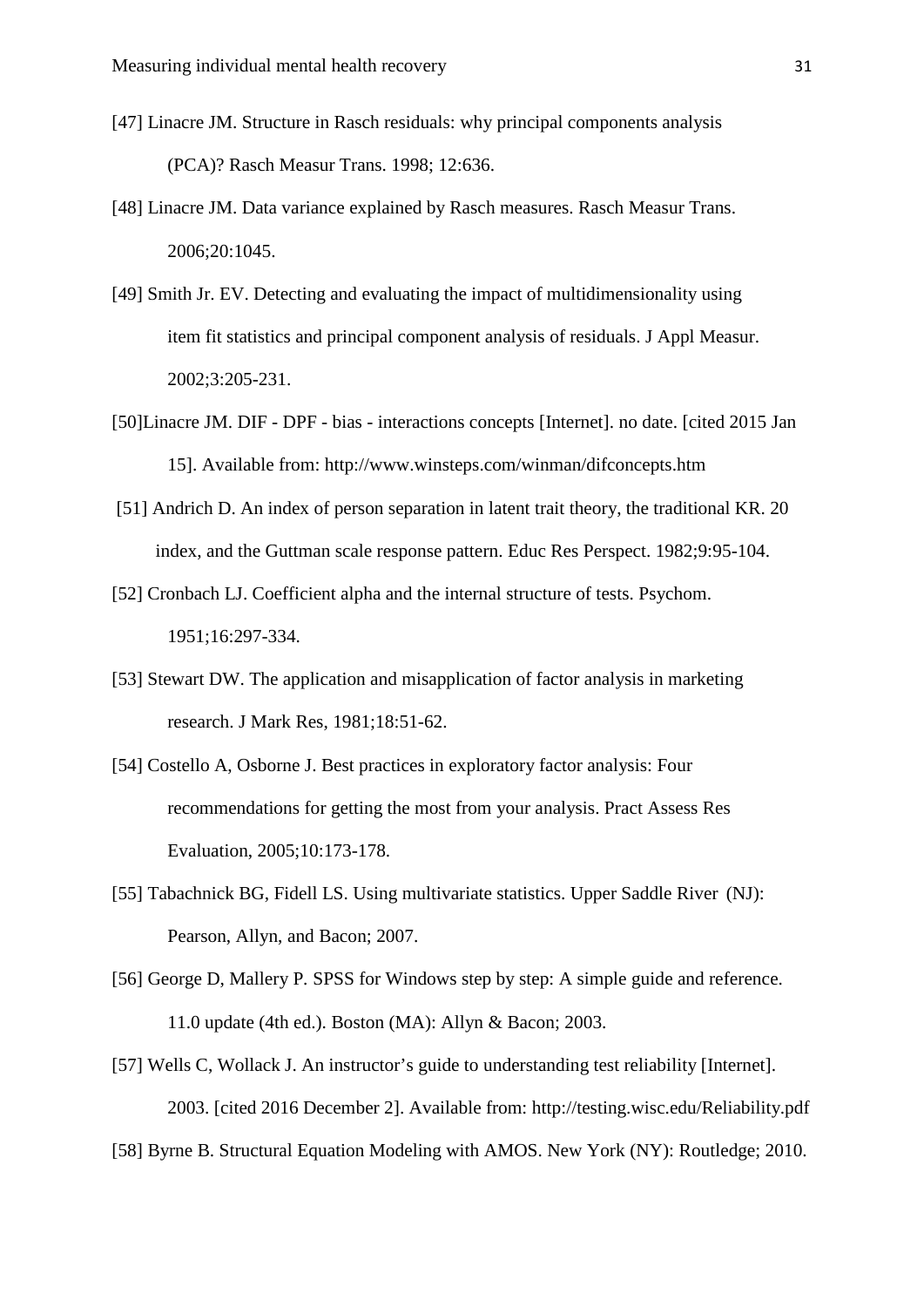- [59] Ware JE, Gandek B. (1998). Methods for testing data quality, scaling assumptions, and reliability: The IQOLA project approach. J Clin Epidemiol. *1998;51:*945-952. doi: http://dx.doi.org/10.1016/S0895-4356(98)00085-7
- [60] Yen,WM. Effects of local item dependence on the fit and equating performance of the three-parameter logistic model. Appl Psychol Measur. 1984;8:125-145. doi: 10.1177/014662168400800201
- [61] Yen WM. Scaling performance assessments: Strategies for managing local item dependence. J Educ Measur. 1993;30:187-213. doi: 10.1111/j.1745- 3984.1993.tb00423.x
- [62] Fox CM, Jones JA. Uses of Rasch modeling in counseling psychology research. J Couns Psychol. 1998;45:30-45. doi: http://dx.doi.org/10.1037/0022-0167.45.1.30
- [63] Curran PJ, West SG, Finch JF. The robustness of test statistics to nonnormality and specification error in confirmatory factor analysis. Psychol Methods. 1996;1:16-29. doi: http://dx.doi.org/10.1037/1082-989X.1.1.16
- [64] Aguinis H, Gottfredson RK, Joo H. Best-practice recommendations for defining, identifying, and handling outliers. Organ Res Methods. 2013;16:270-301. doi: 10.1177/1094428112470848
- [65] Dela Cruz AM, Bernstein IH, Greer TL, et al. Self-rated measure of pain frequency, intensity, and burden: psychometric properties of a new instrument for the assessment of pain. J Psychiatr Res.2014;59:155–160. doi: http://doi.org/10.1016/j.jpsychires.2014.08.003
- [66] Streiner DL, Norman GR. Health measurement scales: a practical guide to their development and use. New York (NY): Oxford University Press; 1989.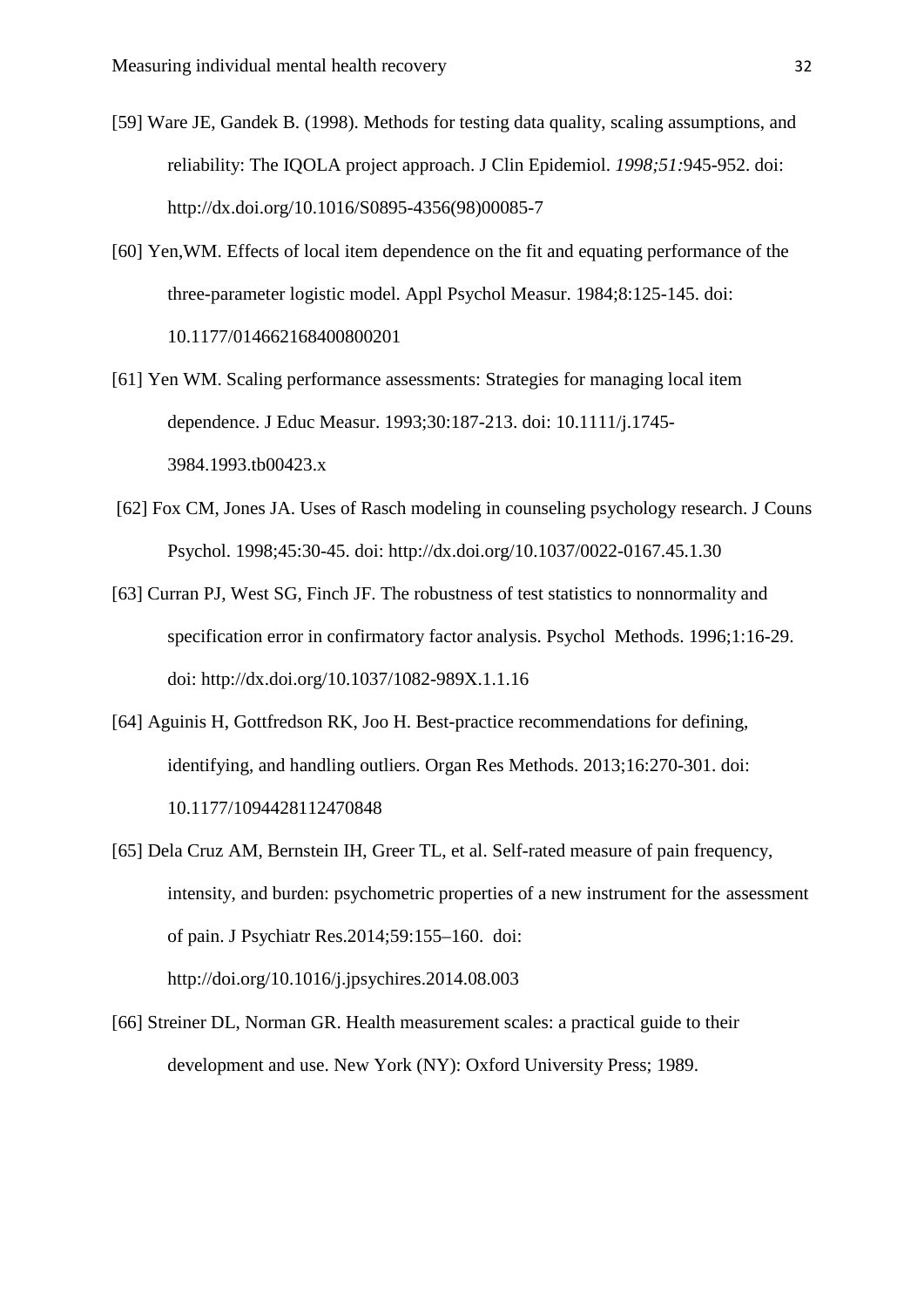[67] Ridgway P. Re-storying psychiatric disability: learning from first person recovery

narratives. Psychiatr Rehabil J. 2001;24:335-343. doi:

http://dx.doi.org/10.1037/h0095071

## **Figure captions**

Figure 1: Individual Recovery Outcomes Counter notional four domain (HOPE) model with

example scoring and item descriptors

Figure 2: Service user-Item Threshold Distribution

Accompanying text:

Distribution of I.ROC items obtained by converting raw scores into logits. The *x*-axis represents the level of personal recovery continuum from low to high. The top bars (above the *x*-axis) represent the distribution of people in the sample, whereas the bottom bars (below the *x*-axis) represent items. Ideal targeting would depict a range of item and people covering the whole breadth of the scale. The figure shows that there are few items (bottom bars) that are covering the people (top bars) at the low end of the continuum (those lowest on the continuum of personal recovery). The scale is well-targeted at those scoring between -1.2 and +1.8 logits. The measurement gaps in the personal recovery continuum are shown by the 2-way block arrows. Those scoring above the measurement threshold represent 2.9% of the total sample while those scoring below represent 21.2% of the sample. Therefore, a solution is required to capture the lower end of the personal recovery construct for this sample. In addition, several items are capturing the level of personal recovery of the same subgroup of patients.

**Key:**  $\frac{1}{2}$ . Social Network;  $\frac{2}{3}$ . Valuing myself;  $\frac{3}{2}$ . Mental health  $\frac{4}{3}$ . Purpose & direction;  $\frac{5}{3}$ . Hope for the future;  $\frac{6}{3}$ . Physical health;<sup>7</sup>.Self management; <sup>8</sup>. Exercise & activity; <sup>9</sup>. Participation & control; <sup>10</sup>. Personal network;; <sup>11</sup>. Life skills;  $^{12}$ . Safety & Comfort.

Figure 3: Probability category curves of item 1 (Mental Health)

Accompanying text:

In all examples the responses are correctly ordered, but in the original scoring model (A) a score of 4 is at no time most probable. Models B to F represent alternative re-scoring methods. Collapsing scores of 4 and 5 (Model B), 3,4, and 5 (C), 2 and 3 and 3 and 4 (D) and 1 and 2, 3 and 4, and 5 and 6 (E) all lead to ordered solutions. Visual inspection suggests Model D to be the most satisfactory and is supported by inspection of fit statistics (See Table 3).

Figure 4: Item map

Accompanying text:

Item map showing an individual's expected score to each item as a function of the measure of personal recovery. The *x-*axis represents the theoretical continuum of the latent construct (less to more personal recovery) measured in logits. The *y-*axis lists the I.ROC items in terms of more (Safety and comfort) to less (Social network) personal recovery. In this case the 6-item response categories were collapsed into 4 (i.e., collapse responses 2 & 3 and 4 & 5 into one category each (2 and 3) and transform response 6 to 4). The figure depicts response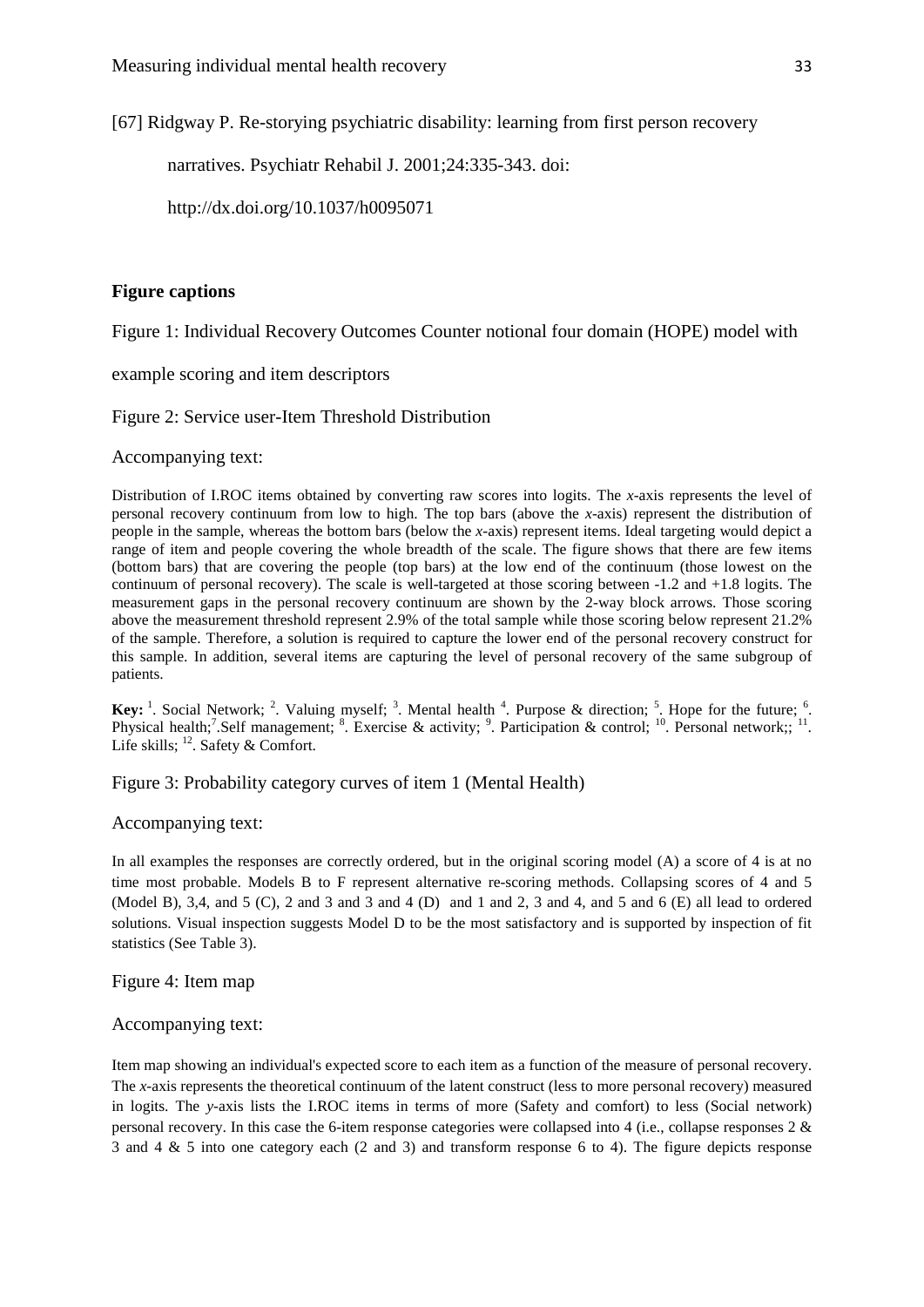categories that are ordered and working as intended, suggesting a 4 item category response may be more favourable for this sample.

# Table 1

|                            |                                 | n              | $(\% )$ |  |
|----------------------------|---------------------------------|----------------|---------|--|
| Gender                     | Male                            | 787            | (45.1)  |  |
|                            | Female                          | 957            | (54.9)  |  |
| Ethnicity                  | <b>White British</b>            | 927            | (53.2)  |  |
|                            | Asian/ Asian mixed/ Asian other | 17             | (1.0)   |  |
|                            | White other                     | 14             | (0.8)   |  |
|                            | African-Caribbean               | $\overline{4}$ | (0.2)   |  |
|                            | Not known/prefer not to say     | 782            | (44.8)  |  |
| Referral from              | <b>NHS</b>                      | 316            | (18.1)  |  |
|                            | Self/private                    | 287            | (16.5)  |  |
|                            | Social work                     | 273            | (15.7)  |  |
|                            | Housing                         | 239            | (13.7)  |  |
|                            | Community/Independent service   | 180            | (10.3)  |  |
|                            | Education authority             | 137            | (7.9)   |  |
|                            | <b>General Practitioner</b>     | 81             | (4.6)   |  |
|                            | Self                            | $\mathbf{1}$   | (0.1)   |  |
|                            | Other                           | 200            | (11.5)  |  |
|                            | Not recorded                    | 70             | (4.0)   |  |
| Reason for leaving service | Moved                           | 548            | (31.4)  |  |
|                            | Did not engage                  | 433            | (24.8)  |  |
|                            | Still in service                | 412            | (23.6)  |  |
|                            | No longer meeting client needs  | 213            | (12.2)  |  |
|                            | Disengaged with service         | 134            | (7.7)   |  |
|                            | Died                            | 4              | (0.2)   |  |
| <b>Employment status</b>   | Unemployed                      | 1138           | (65.3)  |  |
|                            | Student                         | 340            | (19.5)  |  |
|                            | Employed                        | 209            | (12.0)  |  |
|                            | Other                           | 57             | (3.3)   |  |
| Length in service (Days)   | $\boldsymbol{M}$                | 240.3          |         |  |
|                            | <b>SD</b>                       | 290.1          |         |  |
|                            | Range                           | 1-3416         |         |  |
| Age at assessment (Years)  | $\boldsymbol{M}$                | 37.9           |         |  |
|                            | SD                              | 14.9           |         |  |
|                            | Range                           | 18-81          |         |  |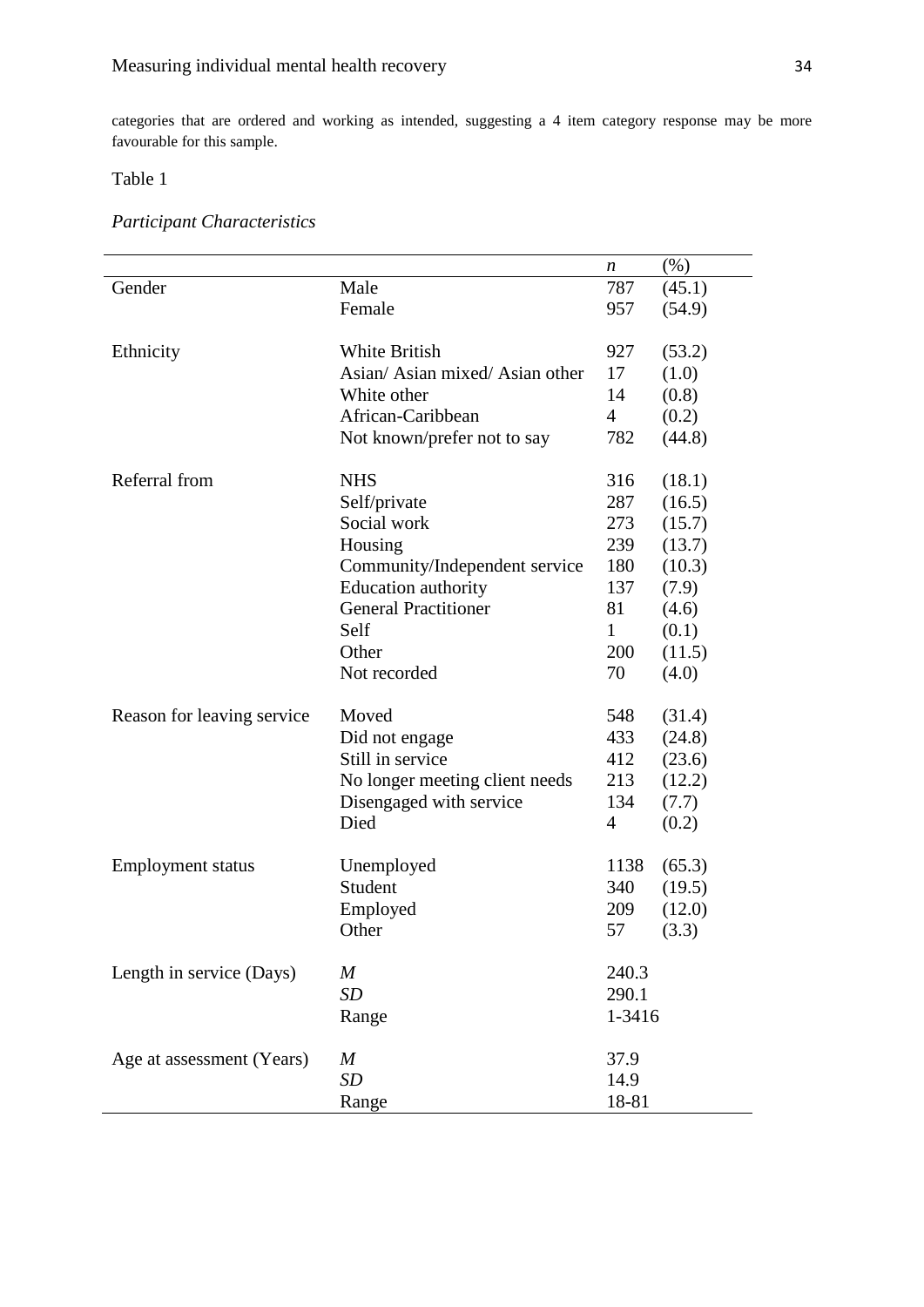## Table 2

*Analysis of data quality, scaling assumptions, targeting, and reliability*

| Psychometric property                                                                                                                | Total                   |  |  |  |  |
|--------------------------------------------------------------------------------------------------------------------------------------|-------------------------|--|--|--|--|
| Data quality:                                                                                                                        |                         |  |  |  |  |
| Missing data $(\%)$                                                                                                                  | 34.9                    |  |  |  |  |
| Computable scale scores                                                                                                              | 1743                    |  |  |  |  |
|                                                                                                                                      |                         |  |  |  |  |
| Scale assumptions:                                                                                                                   |                         |  |  |  |  |
| Item scores: $M$ (range)                                                                                                             | $3.67(2.17-4.09)$       |  |  |  |  |
| Item SD range                                                                                                                        | 1.16-1.55               |  |  |  |  |
| Targeting:                                                                                                                           |                         |  |  |  |  |
| Mean score (SD)                                                                                                                      | 38.24 (10.17)           |  |  |  |  |
| Possible score range <sup>a</sup>                                                                                                    | 12-72                   |  |  |  |  |
| Observed score range                                                                                                                 | $12 - 72$               |  |  |  |  |
| Floor/ceiling effect $\delta$                                                                                                        | <1/ <1                  |  |  |  |  |
| Rating scale score:                                                                                                                  | Of 20,916 observations: |  |  |  |  |
| $1 = Never$                                                                                                                          | 14%                     |  |  |  |  |
| $2 =$ Almost never                                                                                                                   | 20%                     |  |  |  |  |
| $3 = Sometimes$                                                                                                                      | 29%                     |  |  |  |  |
| $4 =$ Often                                                                                                                          | 15%                     |  |  |  |  |
| $5 = Most of the time$                                                                                                               | 14%                     |  |  |  |  |
| $6 = All$ the time                                                                                                                   | 8%                      |  |  |  |  |
| Reliability:                                                                                                                         |                         |  |  |  |  |
| Cronbach's alpha                                                                                                                     | .85                     |  |  |  |  |
| $M(SD, Range)$ inter-item correlation byitem                                                                                         | $.32$ $(.07, .14-.43)$  |  |  |  |  |
| Item-total correlation $M(SD, Range)$                                                                                                | $.61(.08, .47-.70)$     |  |  |  |  |
| <sup>a</sup> Higher scores represent higher personal recovery <sup>b</sup> Floor effect = % receiving a score of 12 (lowest personal |                         |  |  |  |  |

recovery); ceiling effect = % receiving a score of 72 (highest possible personal recovery orientation total score on the original Individual Recovery Outcomes Counter 6-point scale)